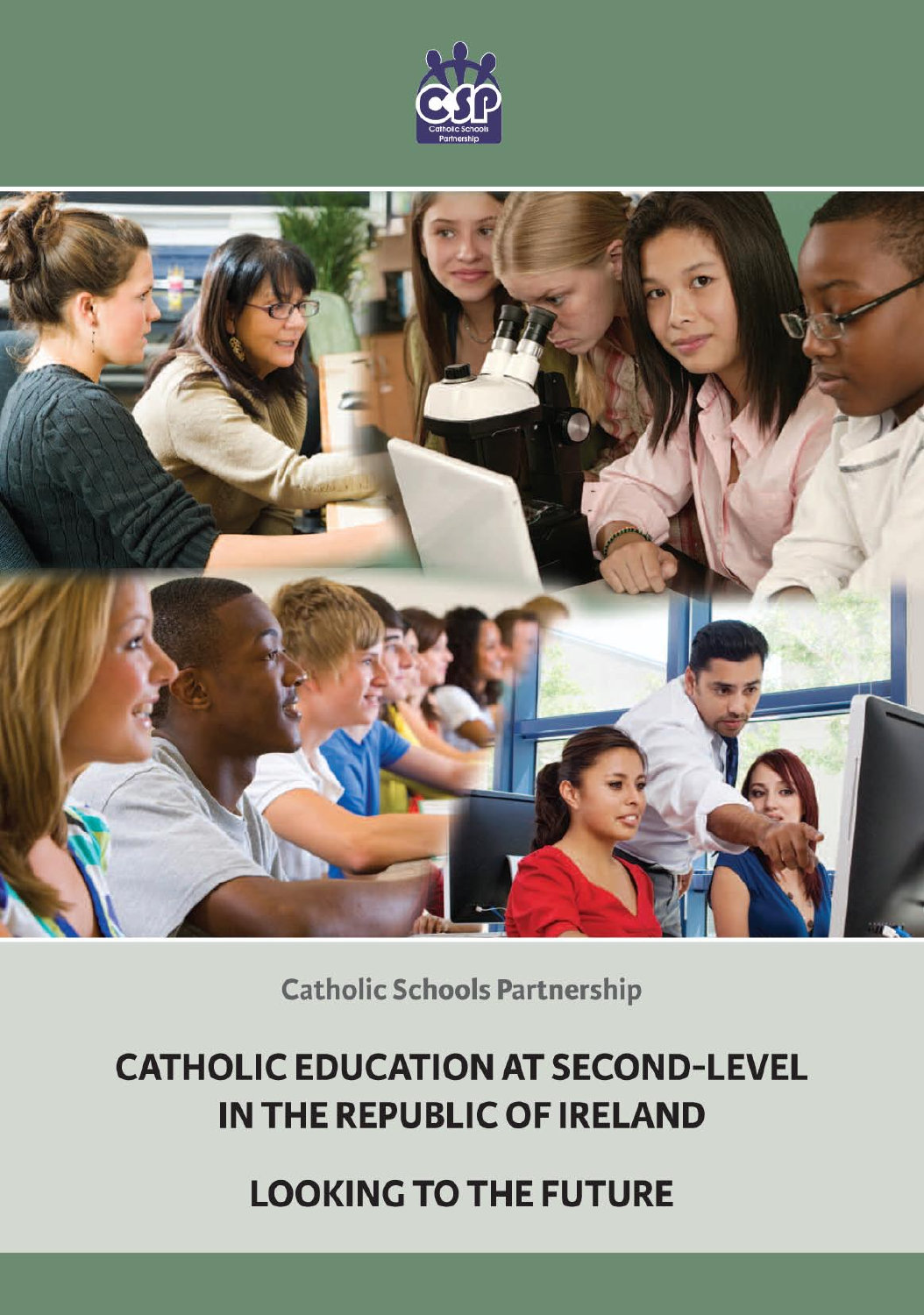CatholiC SChoolS PartnerShiP

## CatholiC eduCation at SeCond-level in the rePubliC of ireland

### looking to the future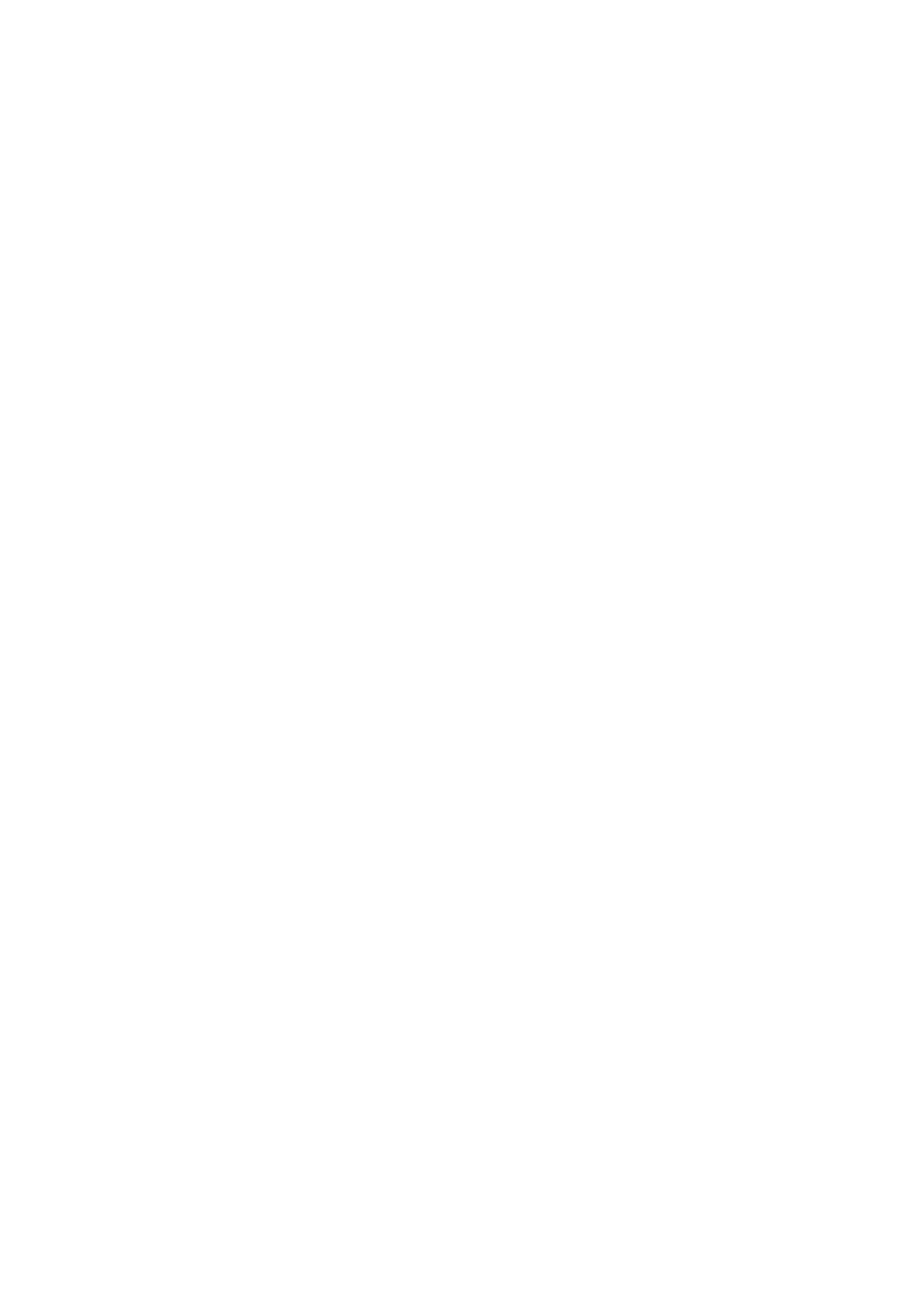

**Catholic Schools Partnership**

# **CATHOLIC EDUCATIONAT SECOND-LEVEL IN THE REPUBLIC OF IRELAND**

# **LOOKING TOTHE FUTURE**

**VERITAS**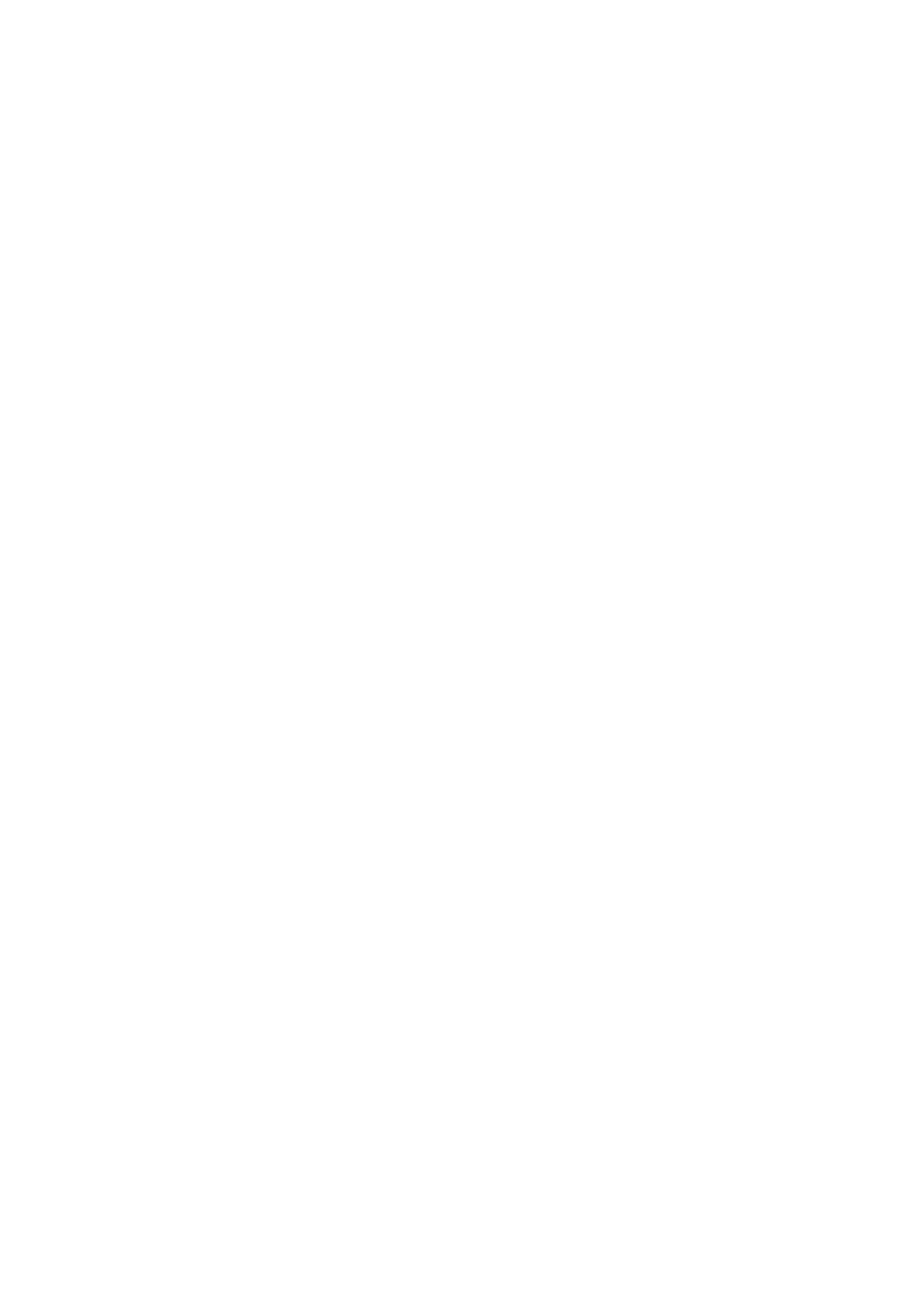# **Contents Contents**

| 1. |                                                                                                                                                                                                                                                                                         |  |  |  |  |
|----|-----------------------------------------------------------------------------------------------------------------------------------------------------------------------------------------------------------------------------------------------------------------------------------------|--|--|--|--|
| 2. | The Evolution of the Post-Primary School                                                                                                                                                                                                                                                |  |  |  |  |
| 3. |                                                                                                                                                                                                                                                                                         |  |  |  |  |
| 4. |                                                                                                                                                                                                                                                                                         |  |  |  |  |
| 5. | Catholic schools continue the work of Jesus the teacher 21<br>5.1<br>5.2<br>5.3<br>Catholic schools integrate Religious Education in the<br>5.4<br>curriculum while providing opportunities for catechesis 25<br>Catholic schools give expression to the teachings of the<br>5.5<br>5.6 |  |  |  |  |
| 6. | Catholic Voluntary Secondary Schools: Future Challenges 30                                                                                                                                                                                                                              |  |  |  |  |
| 7. |                                                                                                                                                                                                                                                                                         |  |  |  |  |
|    | Conclusion                                                                                                                                                                                                                                                                              |  |  |  |  |
|    | Appendix C: ESRI Report Governance and Funding of                                                                                                                                                                                                                                       |  |  |  |  |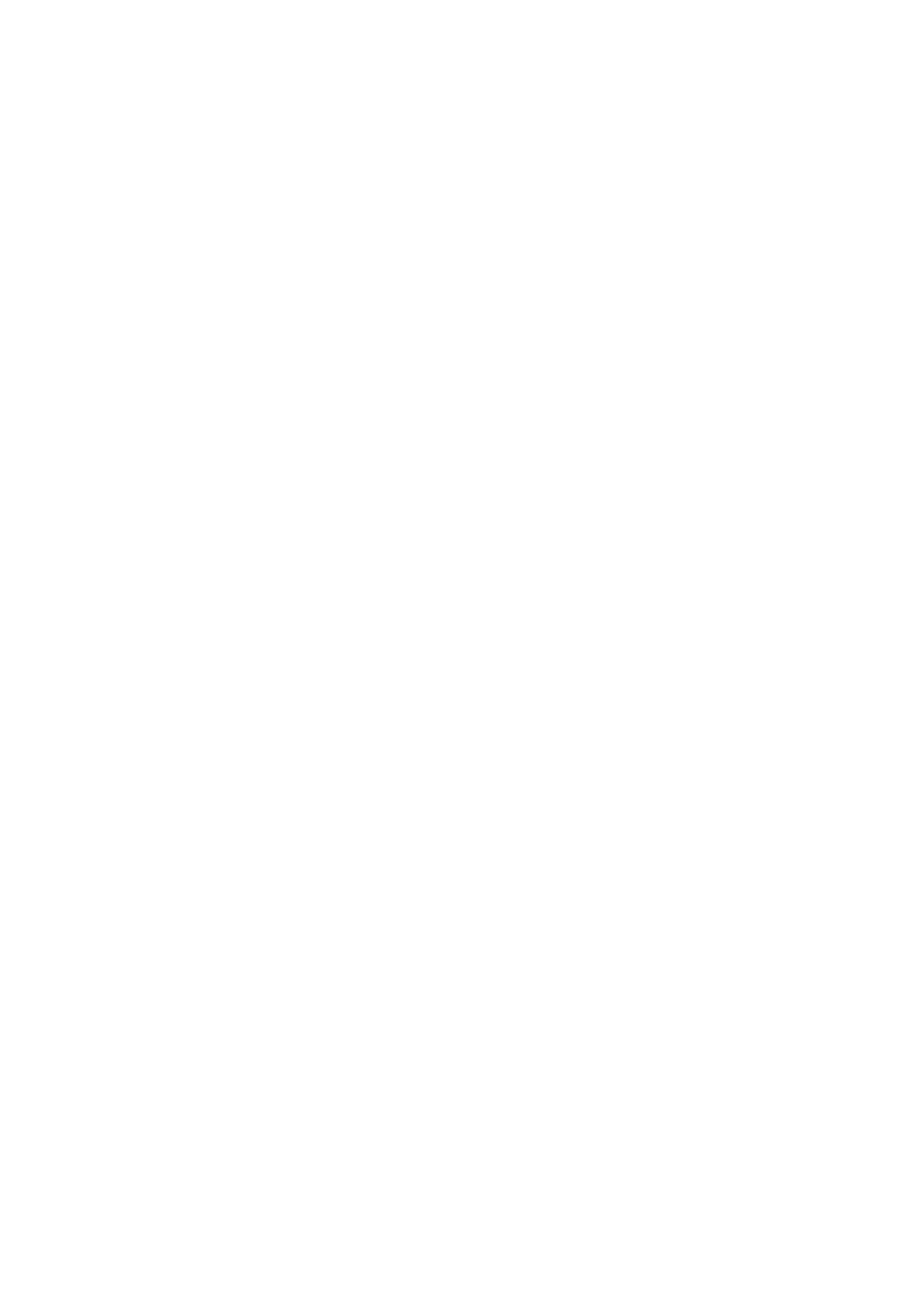The future of Catholic secondary schools has been a matter of concern for all those involved in Catholic education over recent years. in november 2012, the Catholic Schools Partnership (CSP) issued a consultation paper to all trustees of Catholic voluntary secondary schools in the Republic of Ireland. Early in 2013 the CSP received responses from a large number of trustees and these were collated. It was then agreed that a Working Group composed of representatives from the Association of Trustees of Catholic Schools (ATCS), the Association of Management of Catholic Secondary Schools (aMCSS/JMb) and CSP should analyse the issues and make proposals for the future.

in June 2013 the Working group decided that it would be beneficial to consult broader school communities on the issues that were emerging. With this in mind, four regional assemblies were held in november 2013 where representatives from one hundred randomly selected schools were invited to join the conversation and make concrete proposals on the best way forward. The schools were selected from among the 344 Catholic voluntary secondary schools.

Participants at the regional assemblies were asked to identify what are the next most important steps in looking to the future of Catholic voluntary secondary schools. The responses can be grouped under six headings.

- 1. The Association of Trustees of Catholic Schools (ATCS), the Association of Management of Catholic Secondary Schools (aMCSS) and Catholic Schools Partnership (CSP) must work closely together. a strategic plan should be developed to underpin and give focus to this joint endeavour.
- 2. there is need for a unified public voice on matters of strategic interest when it comes to Catholic voluntary secondary schools. Sector-wide issues require a voice that speaks on behalf of the sector rather than any of its component parts.
- 3. ongoing dialogue concerning the future must be facilitated at school, local and national level. This must include parents, staff and students.
- 4. the role of trustees needs to be clarified and amplified. this could be done through reflection at school level on the founding intention/ethos of the school and how this might be re-imagined for our times.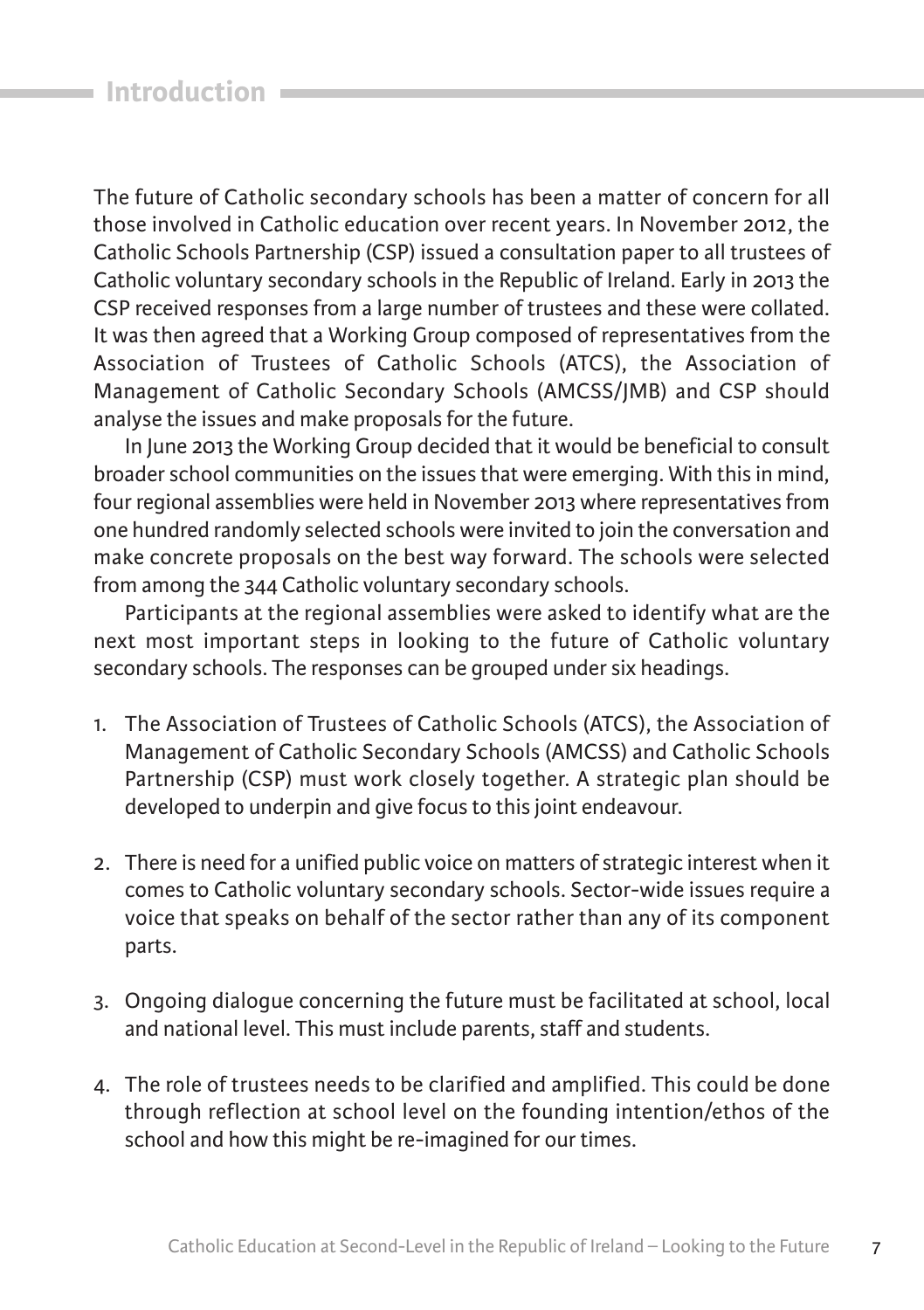- 5. the relationship between voluntary secondary schools and the various components of the state needs restructuring. This must include a review of the curricular and financial realities that schools face.
- 6. the relationship between voluntary secondary schools and the various components of the Church needs reflection. The Church includes bishops, religious congregations, trustee bodies, school communities (made up of pupils, parents, staff and management), parish communities and their mutual interaction.

all of the presentations made at the assemblies and the summary report on them can be accessed at www.catholicschools.ie.

In response to these regional assemblies the CSP, in co-operation with ATCS and aMCSS, presents this paper on the future of Catholic education at second level. We invite all stakeholders in post-primary education to engage in a conversation on the important issues raised in this text.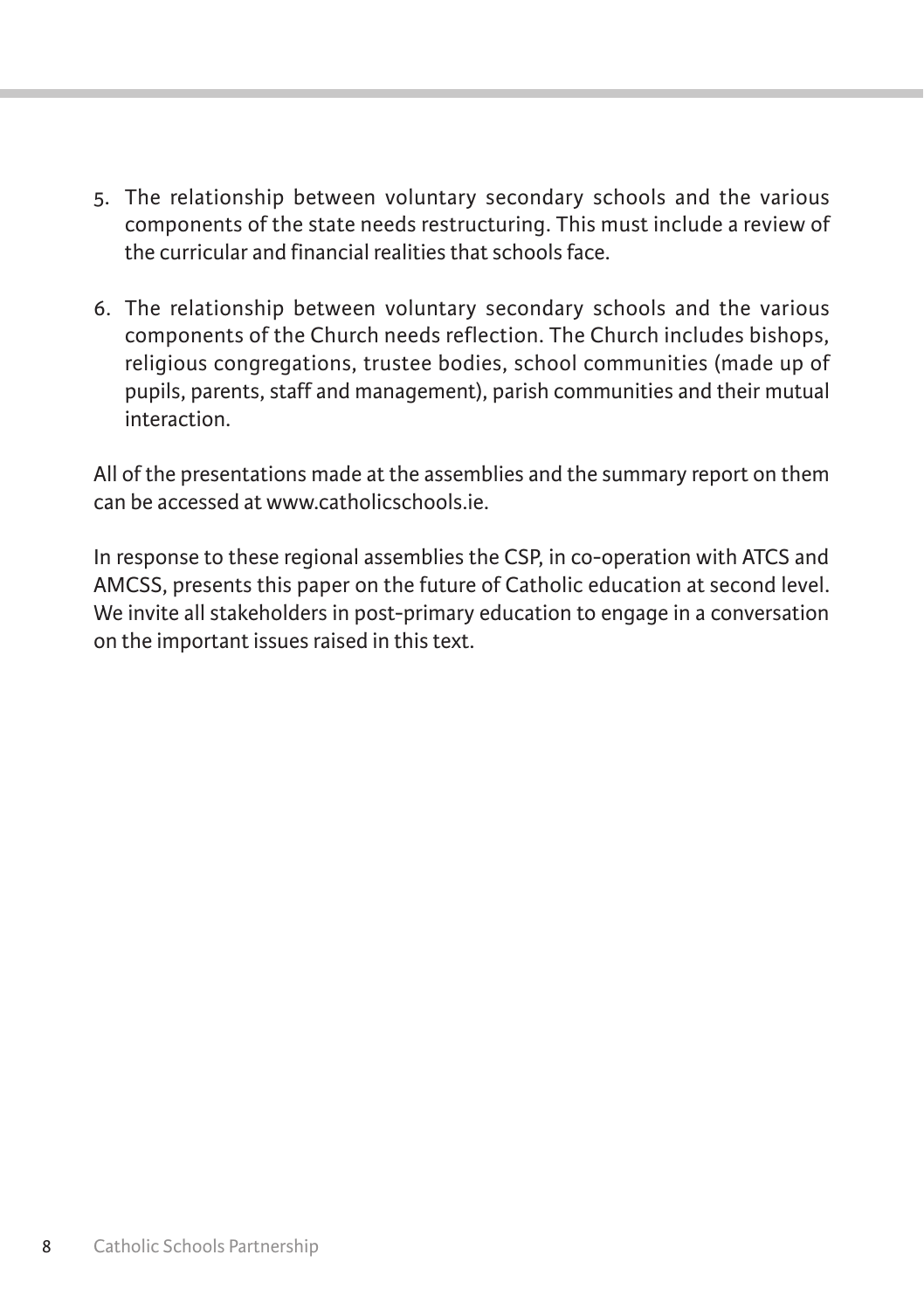there is no such thing as a value neutral education. all schools, whether established by the state or by one or other voluntary group, necessarily and implicitly espouse a vision of the human person and give expression to a particular ethos by their choices, actions and priorities. Some people argue that schools should adopt a neutral stance in relation to religion. The inference is that religious belief is purely a private matter and should have no role in the public sphere of education. however, those who would exclude religion from school also espouse their own ethos. They impart a worldview, a philosophy of life, just as much as the person of faith.

throughout the world, democratic societies provide funding and legal protection for a plurality of school types. The spectrum of provision covers a broad range, from schools provided by the state itself to various forms of communal and voluntary groups who come together to give expression to a particular vision of education. Many of these groups owe their inspiration to religious beliefs.

Schools with a religious ethos exist in almost all countries except those where they are outlawed by non-democratic regimes. in many nations, as in ireland, they form a central part of the education system, while in almost all democratic societies they receive funding from the state. Such schools provide a real public service and they are a notable expression of the contribution of the voluntary sector to the development of a vibrant civil society.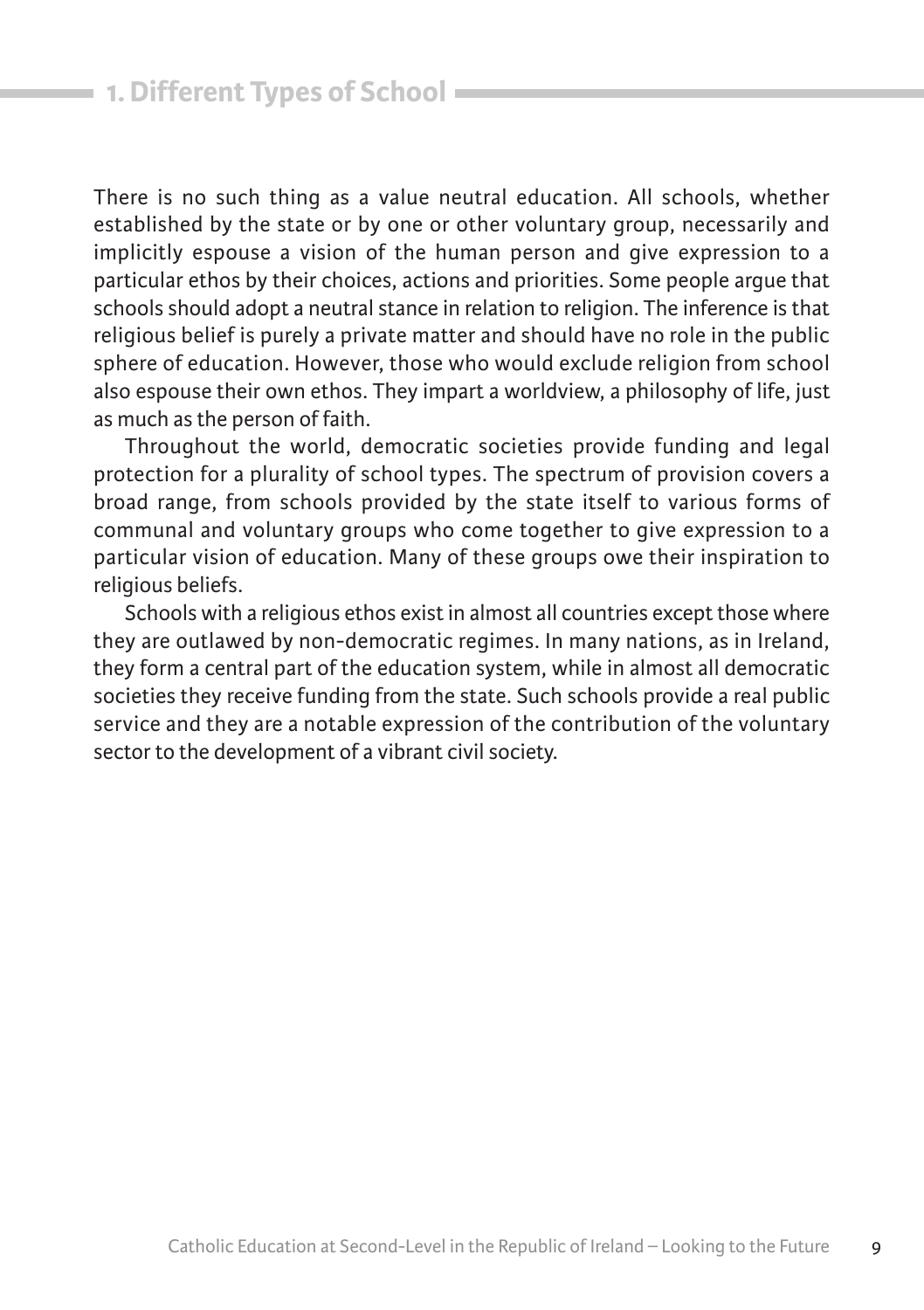# **2. The Evolution of the Post-Primary School System in Ireland**

irish post-primary schools emerged over the last two centuries. from the late eighteenth century onwards voluntary denominational secondary schools were established in many towns and cities. To say that they were voluntary meant that they were not state schools. for the most part they were established by charismatic leaders and religious congregations as they responded to the needs of the Catholic community. Some of these religious congregations were newlyfounded Irish organisations, while others had long roots in continental Europe and came to ireland for the first time or were returning after the centuries of turmoil that followed the upheaval of the Reformation. A huge number of such schools was established and they played a critical role in Irish society. They charged fees until the introduction of free second-level education in 1967, though in many cases these were reduced or waived depending on family circumstances. the vast majority of Catholic voluntary secondary schools joined the new free education system in the 1960s, though a minority of them chose not to do so and continued to charge fees. all of these schools – the minority who charge fees and the vast majority who do not  $-$  are denominational schools. The other main providers of post-primary schools are the Education and Training Boards (ETBs), and community and comprehensive schools. ETBs, until recently known as Vocational Education Committees, were established in the 1930s. They run state schools under the non-denominational structure of the local ETB but provide Religious Education and formation in accord with parental choice.

in the 1960s the government promoted the establishment of comprehensive schools. These were denominational schools which provided a comprehensive curriculum (much wider than the traditional academic programme) in a coeducational (mixed gender) environment. A small number of such schools was established. A major change occurred in the 1970s with the introduction of community schools. This was a notable development, as for the first time there were joint patrons/trustees establishing co-educational schools with a comprehensive curriculum. Community schools have as joint patrons the local ETB and various Catholic bodies and they are multi-denominational in nature as they must provide for the Religious Education and formation of all pupils. The deed of trust for such schools states: 'The religious worship attended by any pupil at the school and the religious instruction given to any pupil shall be in accordance with the rites, practices and teaching of the religious denomination to which the pupil belongs.' (See Appendix A.)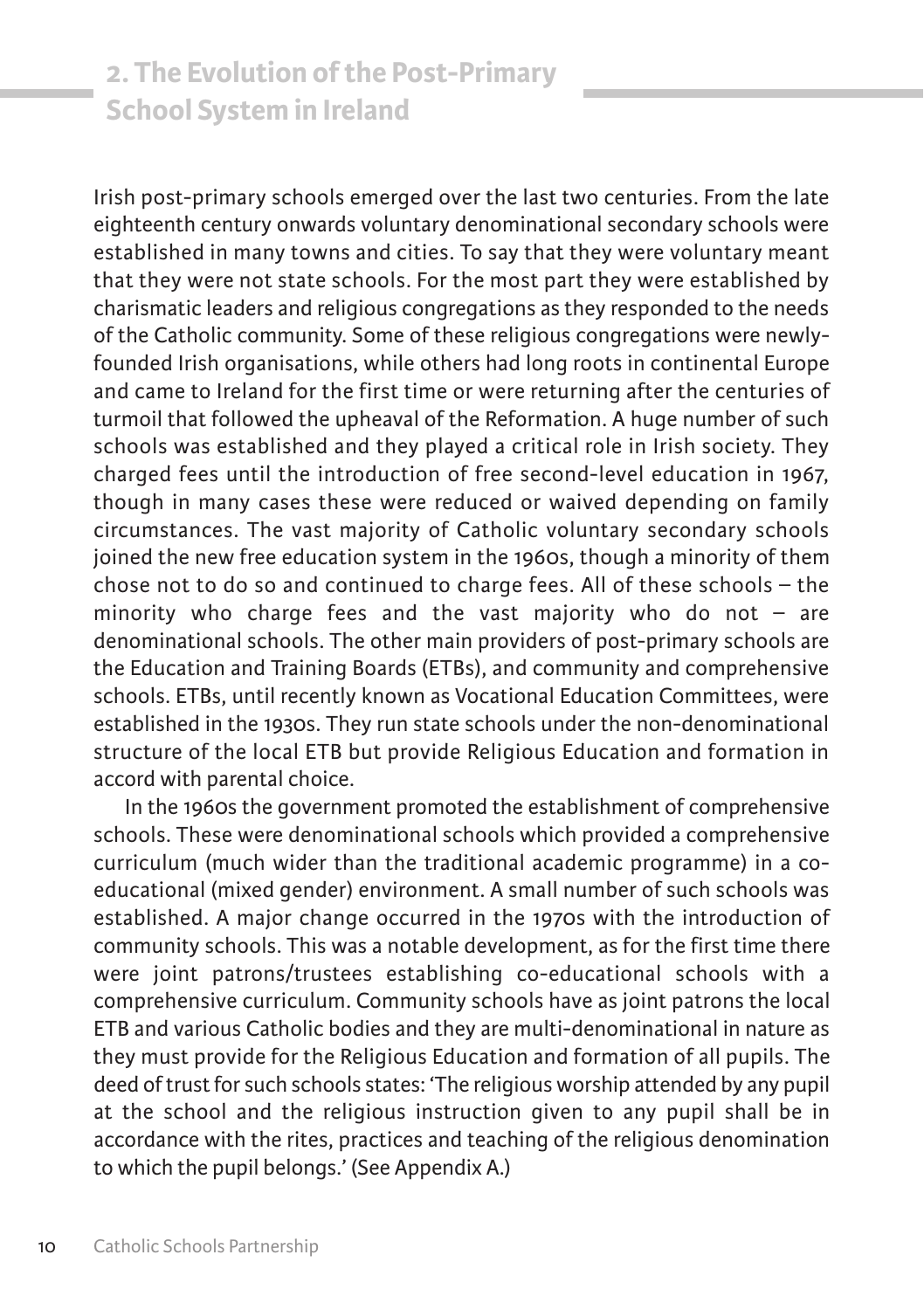From the 1980s onwards ETBs opened community colleges. The local ETB entered into an arrangement with the Catholic bishop of the diocese and/or a religious congregation concerning their participation in the organisation and management of the college. in many respects these colleges mirror the structures of community schools. However, in the last few years ETBs have opened community colleges with no agreement with the local bishop. These colleges are referred to as non-designated, whereas designated community colleges have a model agreement with the local bishop and/or a religious congregation. (See Appendix B.)

In recent years An Foras Pátrúnachta and Educate Together have established new voluntary secondary schools.

At present in the Republic of Ireland there are 723 second-level schools made up of 374 voluntary secondary schools, 254 ETB schools including community colleges and 95 community/comprehensive schools. The Reformed Church communities (Church of ireland, Presbyterian, Methodist) are served by a range of voluntary secondary and comprehensive schools.

The overall structure of Irish second-level schooling is notably complex. It can be represented in diagram form, found on the following pages.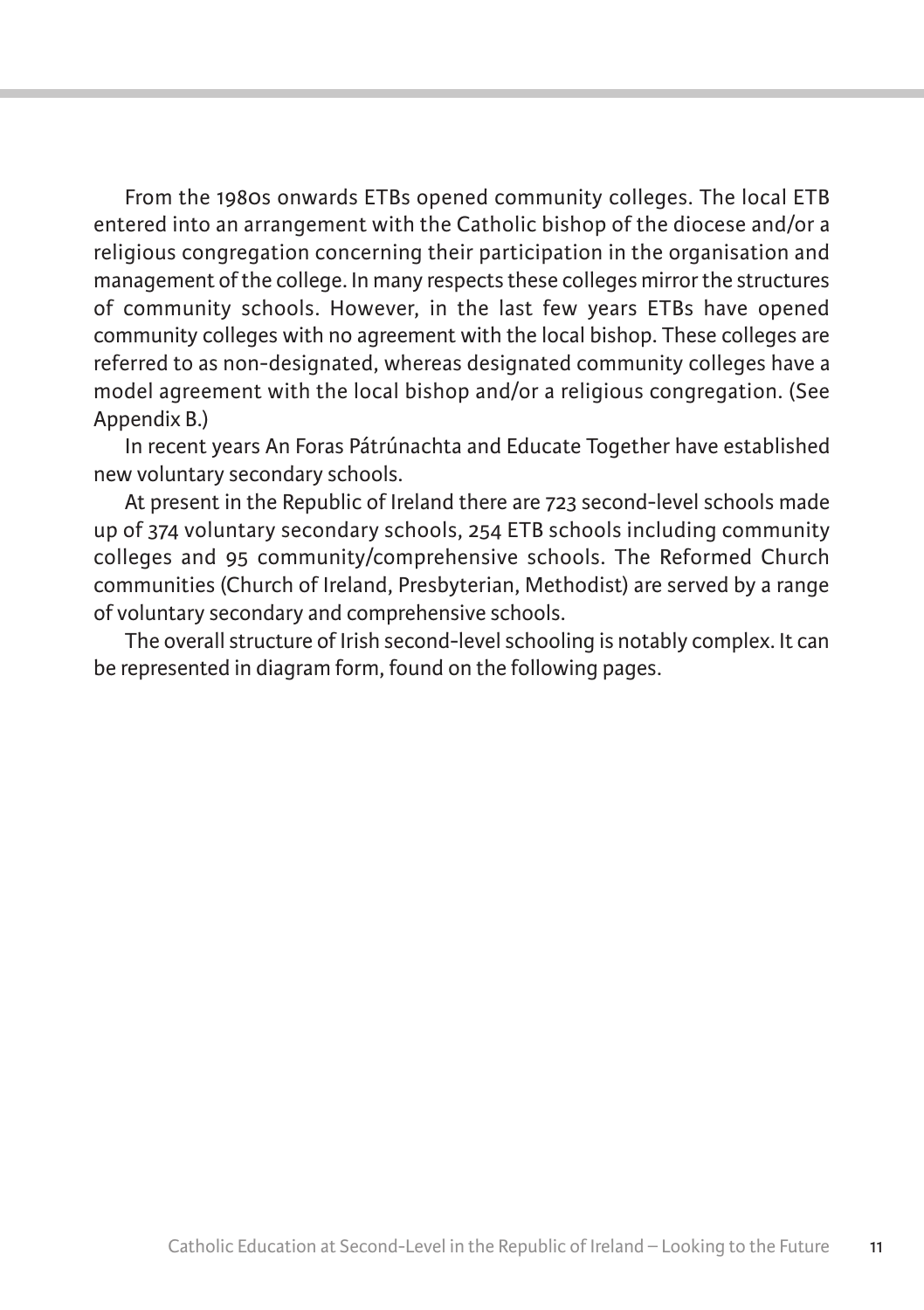# **SECOND LEVEL: SCHOOLS BY SCHOOL TYPE IN REPUBLIC OF IRELAND 2014 (number of schools in brackets)**



12 Catholic Schools Partnership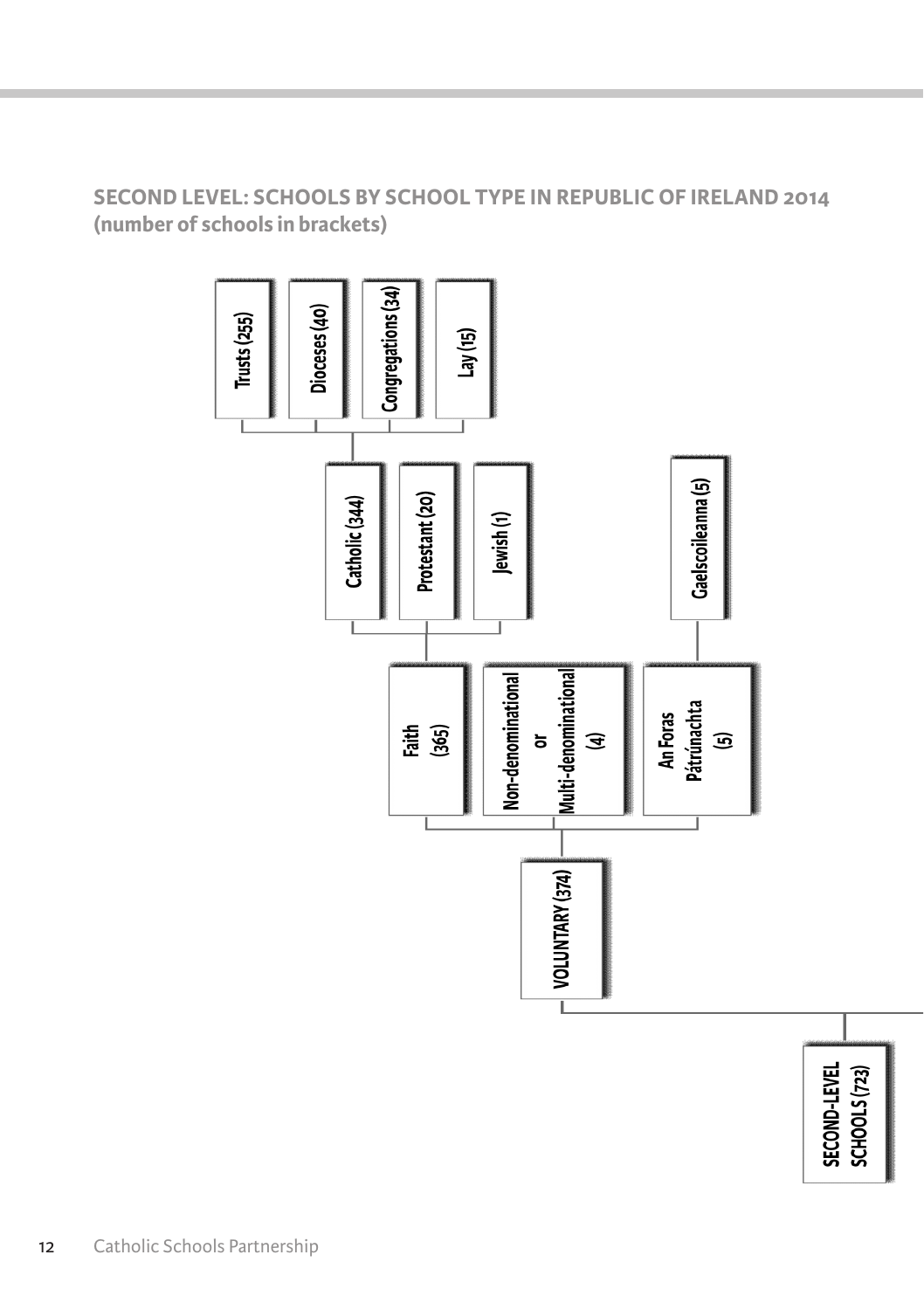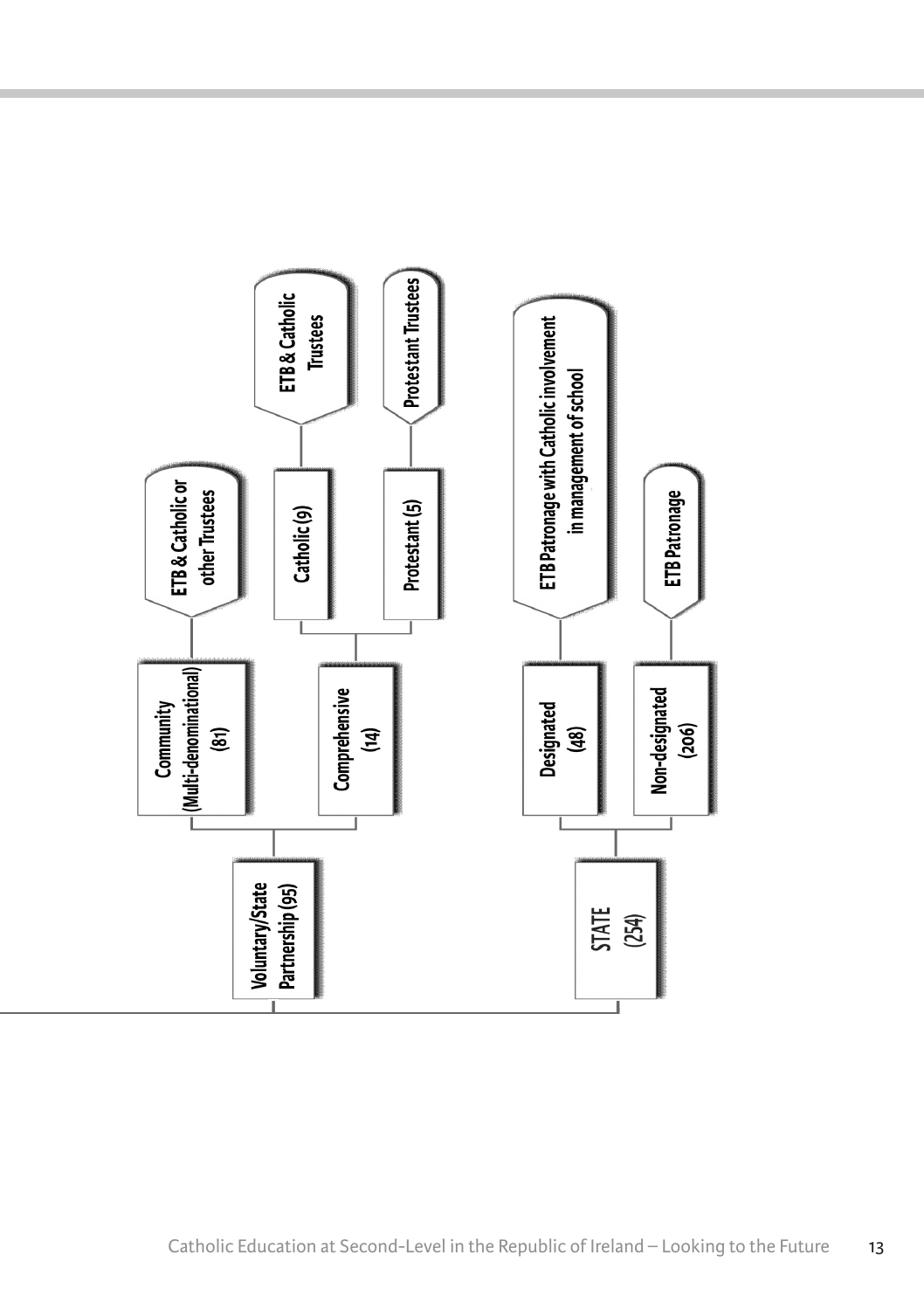Social organisation is complex and has evolved over centuries. The most common way of understanding social structures in western democracies usually speaks of the public sector, the private sector and the voluntary sector.<sup>1</sup>

the public sector is run by the state and generally covers areas of social action where profit-making institutions have never been involved, not least because there is little or no hope of making a profit. Think of public libraries, public parks, policing, all aspects of welfare from pensions and provision for those who are unemployed to large-scale financing of the health and education systems. the public sector is a key part of every humane society. As societies undergo economic development, the expectation of most citizens in European countries is that the state should provide a range of social services. Political parties largely define themselves on a spectrum of ever greater or lesser state intervention to provide services directly and to regulate the supply of services in the private sector. National elections allow citizens a voice in determining this complex balance of power between the private and public realms in social structure.

Most people operate in the private sector where, as employers, employees or self-employed, they seek to earn a living and participate in society. for the private sector to achieve its aims there is a need to make a profit. At its most extreme this can give rise to completely unregulated laissez-faire capitalism. Democratic systems of government have always intervened to regulate the worst excesses of such market-driven capitalism. But profit remains the main driving force of the energy and creativity of the private sector. Even the most socially progressive of private sector companies must guarantee secure profits to underpin their social activities. all western democracies allow a wide margin of freedom to private forces to pursue profit. Such countries vary in their efforts to regulate the private market and all of them seek some level of redistribution of profits to those less well-off.

Then there is the voluntary sector. It is private in the sense that it is not established or run by the state but it is quasi-public in that it is not for profit. here we have a private reality established and run by citizens who are not acting as employees or agents of the state but whose primary goal is driven not by the desire to make profit but to provide some public benefit. This is based on a mission or vision as articulated by some individual or group. Thus, you should

<sup>&</sup>lt;sup>1</sup> In Europe the voluntary is usually spoken of as the 'third sector', while in the USA it is the 'not-forprofit sector'.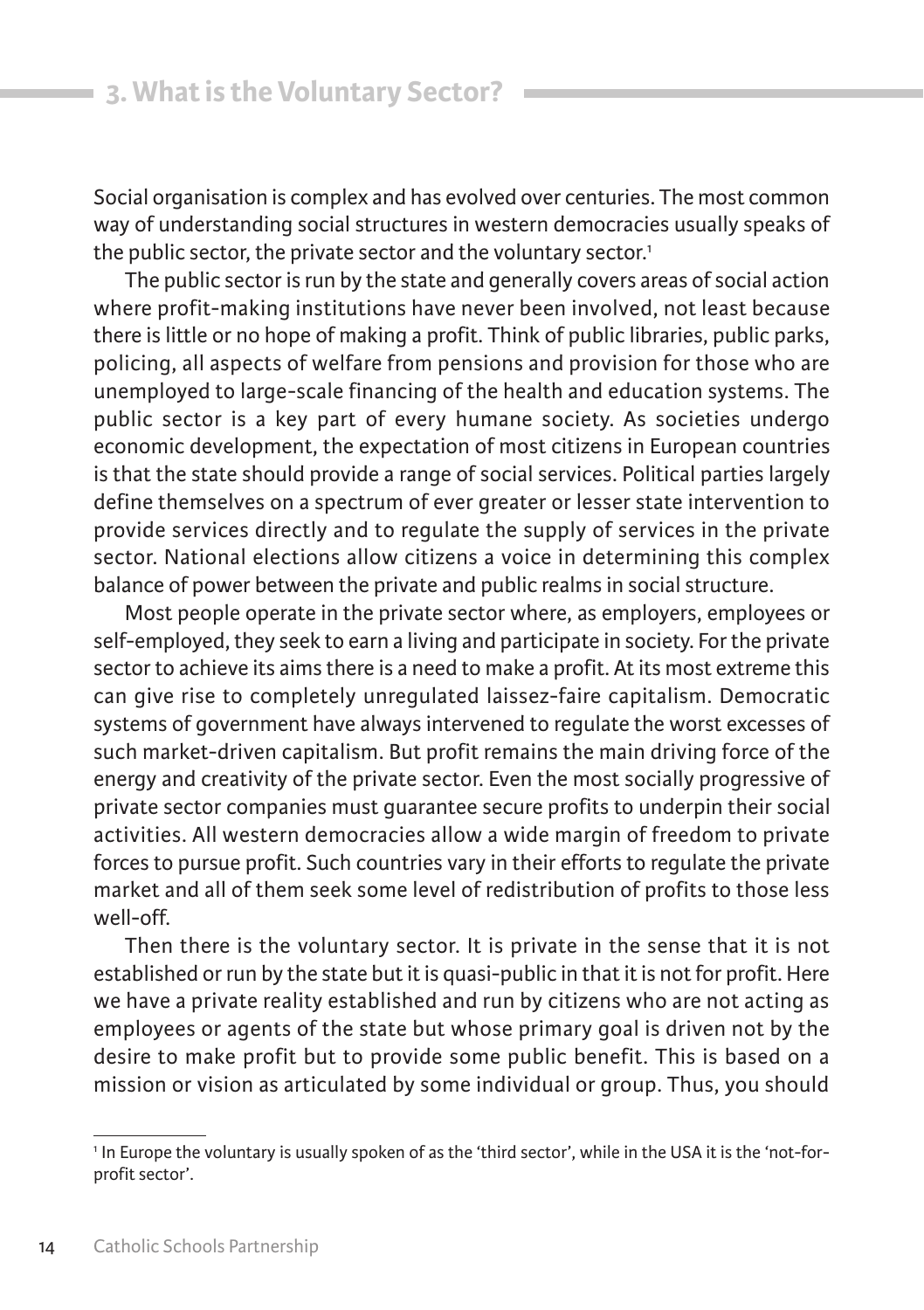never sever the link between a voluntary body and its founding vision as this is what distinguishes the voluntary body from the public and private sectors. The voluntary sector is, then, a tense space to occupy. Such tension is part of its very existence and will manifest itself most obviously in the endless efforts to secure adequate funding. This brings the voluntary sector into contact with the public sector as it seeks finance for socially benevolent activities. it also brings it into contact with the private sector where it seeks charitable support for its activities.

| Sector    | <b>Origins</b>                                                                        | <b>Function</b>                                                                              | <b>Funding</b>                                                                       |
|-----------|---------------------------------------------------------------------------------------|----------------------------------------------------------------------------------------------|--------------------------------------------------------------------------------------|
| Public    | The state and<br>agents of the<br>state                                               | To cover areas of<br>social action of<br>little or no interest<br>to profit-making<br>bodies | The public<br>finances of the<br>state                                               |
| Private   | Citizens seeking<br>a livelihood as<br>individuals or<br>companies                    | To create profit<br>and earn a<br>livelihood                                                 | Resources of<br>private<br>individuals,<br>companies or<br>institutions              |
| Voluntary | Citizens with a<br>mission and vision<br>intent on<br>addressing a<br>particular need | To provide some<br>public benefit                                                            | Sought from both<br>the public and<br>private sectors<br>and individual<br>donations |

a voluntary organisation is, in a way, owned by the public. it belongs to no private person and no one person controls the organisation. The assets of a voluntary body are irrevocably dedicated to the charitable, educational, literary, scientific, sporting or religious purposes of the organisation. The cash, equipment, and other property cannot be given to anyone or used for anyone's private benefit without fair market compensation to the voluntary organisation. When and if the organisation dissolves, any remaining assets after debts and liabilities are satisfied must go to another similar voluntary organisation and not to members of the former voluntary body or other private individuals.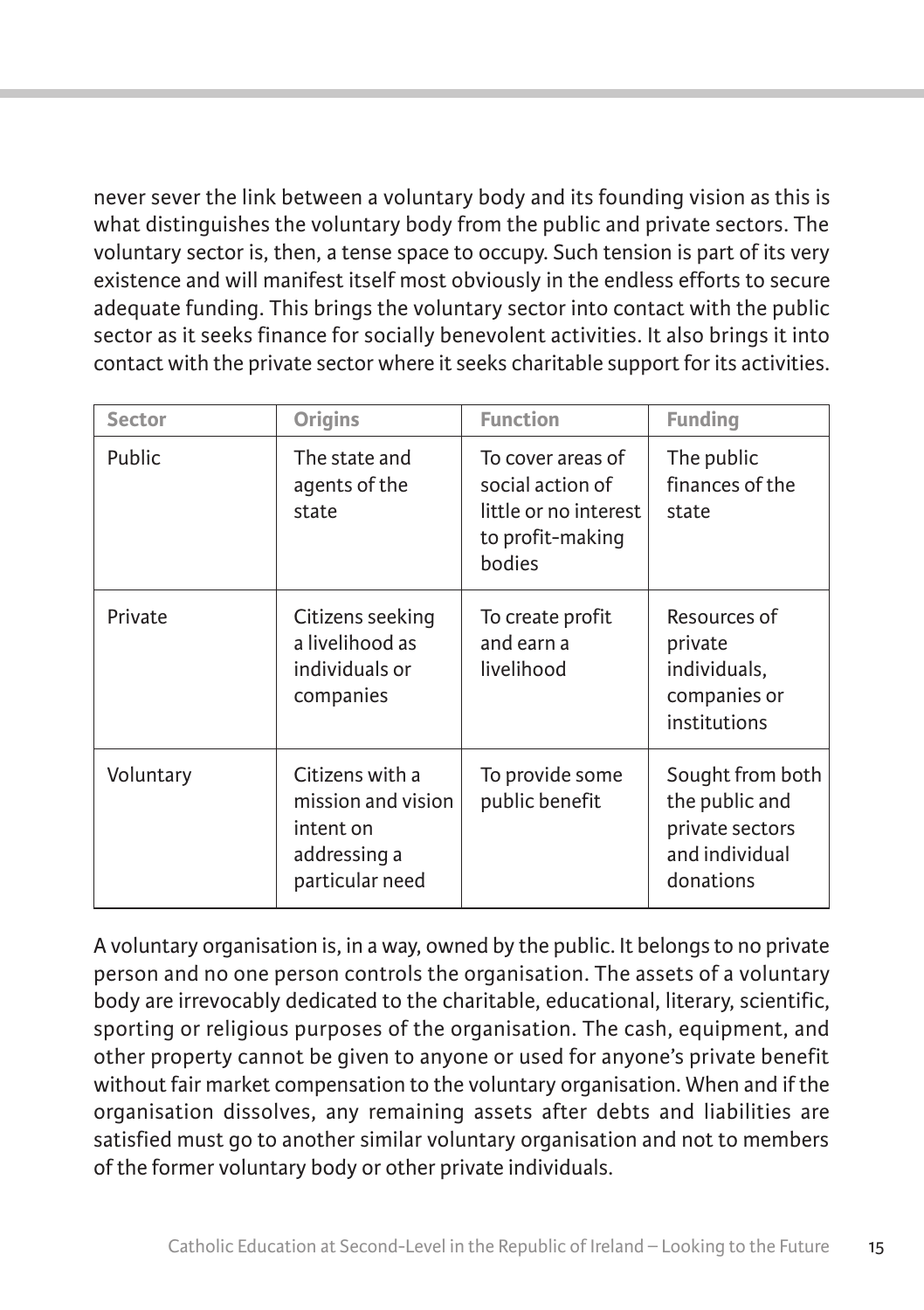Governance of a voluntary body is exercised by a board of directors or trustees. the responsibility of that board is to see that the organisation fulfils its purpose. board members do not act as individuals, but must act as a group. no one can be guaranteed permanent tenure on a board, and the board can, if necessary, remove an executive or a board member. this means that no one, not even the founder of the organisation, can control a voluntary body. Members of boards of directors are not compensated, except for expenses such as travel to and from board meetings.

Given the nature of the voluntary sector, what implications can we draw for the irish second-level education system whose history has been characterised by a large number of voluntary secondary schools?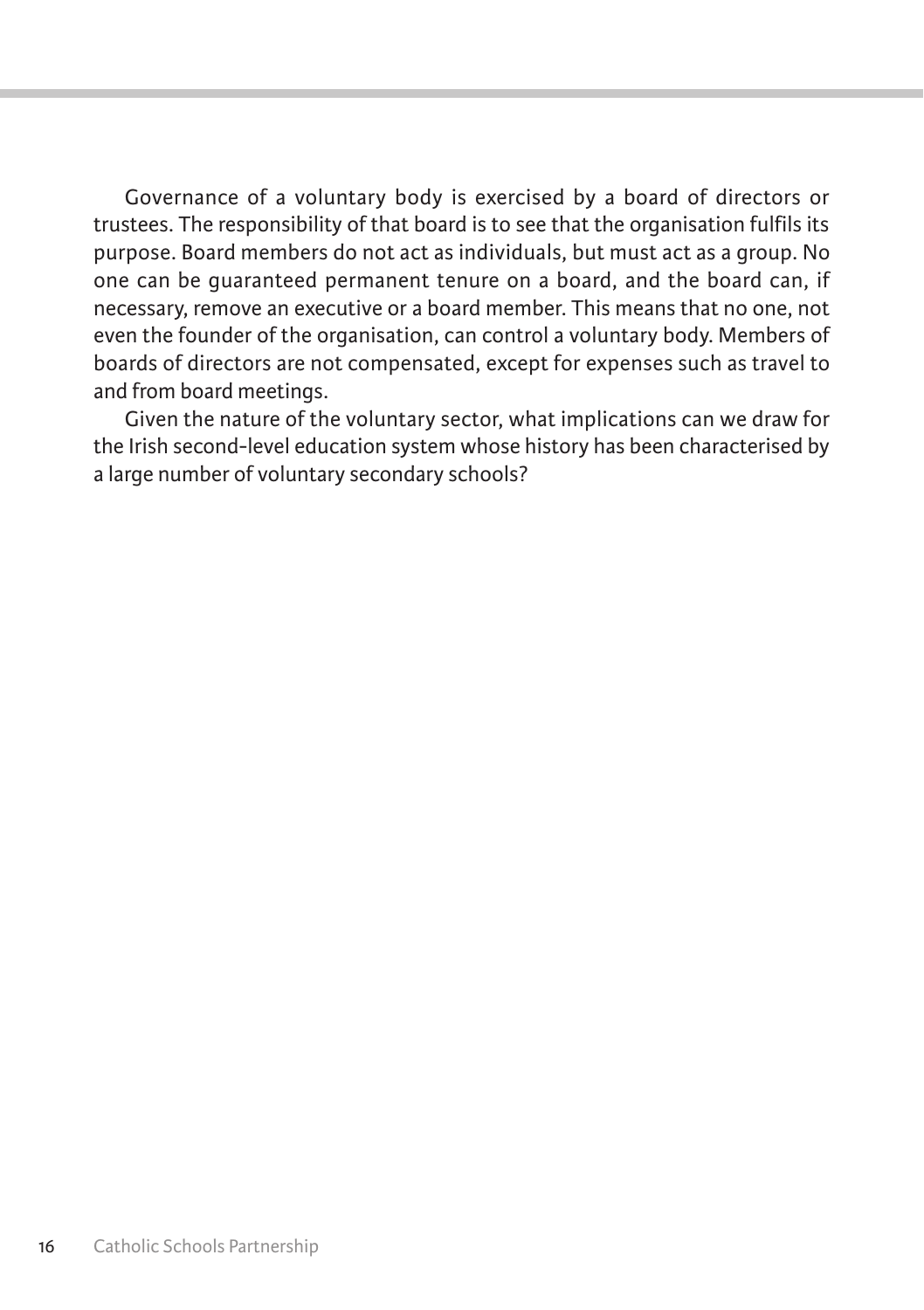The vast majority of schools in Ireland belong to the voluntary sector. The number of state schools is few in comparison. The churches and Educate together are the main voluntary providers at primary level covering virtually all schools (99 per cent) while the Catholic and Protestant voluntary bodies provide about 50 per cent of post-primary schools directly and about another 20 per cent in partnership with the state through agreements with Education and Training Boards. The state itself provides about 30 per cent of post-primary schools.

Catholic secondary schools form a central part of the overall voluntary sector in Ireland. The vast majority of such schools were established and initially funded by religious congregations and dioceses with a particular vision of education. A small number of recognised Catholic lay-owned voluntary schools was also founded to serve local communities. in religious founded schools, the majority, the charism of the founder/foundress was the inspiration that led a particular movement to grow. Religiously professed sisters, brothers and priests staffed these schools and their presence provided a professional and human resource base on which secure foundations were laid. from the 1960s onwards large numbers of professional lay staff joined these schools and over time were employed in leadership roles. More recently, with the declining number of religiously professed personnel, many of these congregations have transferred their schools to new trustee bodies. These new voluntary organisations, with a civil and canonical identity, are now charged with giving contemporary expression to an inherited charism. A smaller number of voluntary secondary schools continues to operate under diocesan, religious or lay trusteeship.

all of these schools operate under the stewardship of voluntary patrons/trustees. The Education Act states:

The patron of a school shall carry out the functions and exercise the powers conferred on the patron by this Act and such other functions and powers as may be conferred on the patron by any Act of the Oireachtas or instrument made thereunder, deed, charter, articles of management or other such instrument relating to the establishment or operation of the school.<sup>2</sup>

thus, patrons/trustees carry onerous responsibilities in terms of civil law (the law of Trusts, Company Law, the Charities Act and legislation dealing with various

<sup>&</sup>lt;sup>2</sup> Education Act (1998), section 8(6).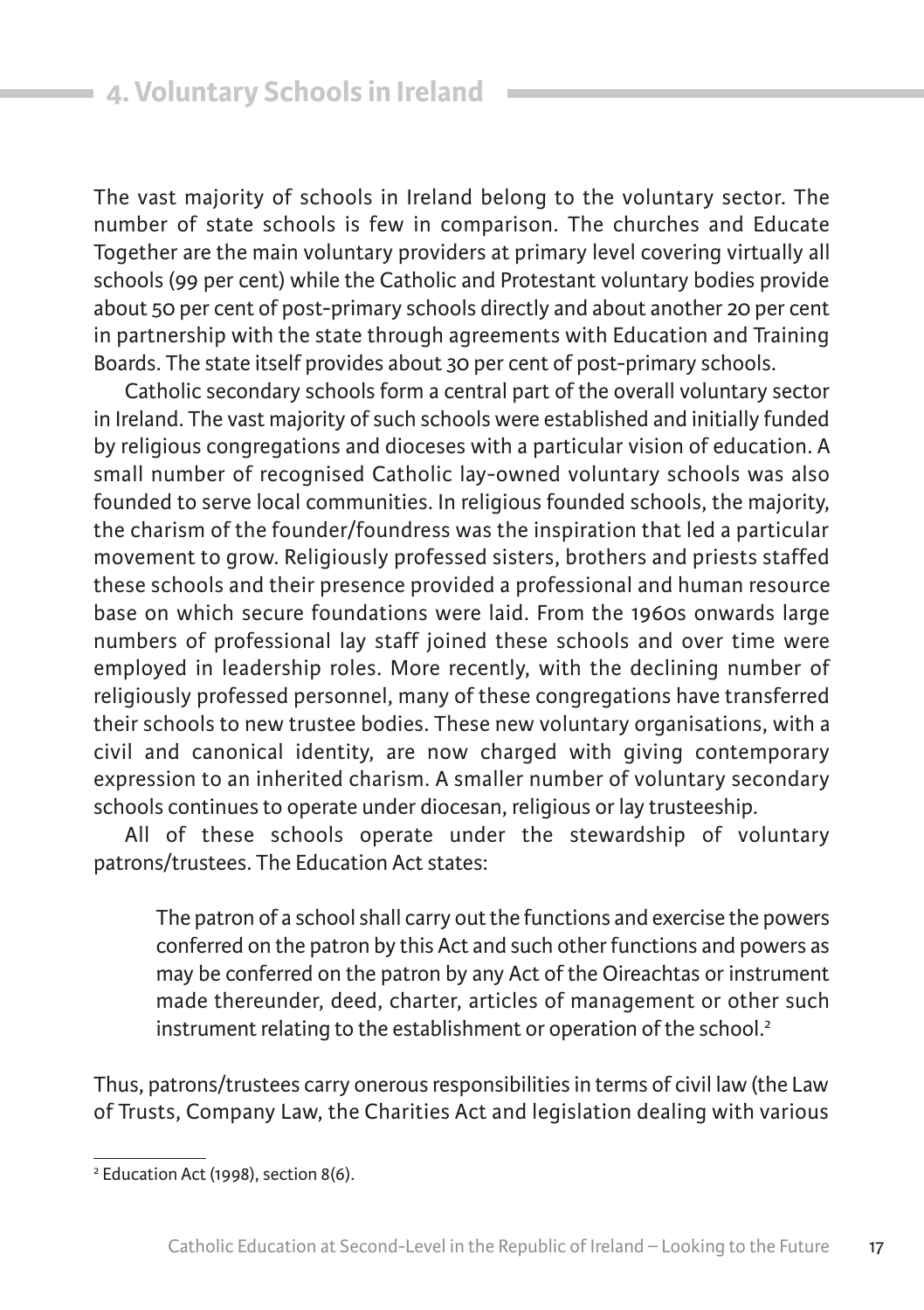aspects of education). Patrons/trustees appoint boards of management whose responsibilities are detailed in the *Articles of Management for Catholic Secondary* Schools.<sup>3</sup> The Education Act stipulates that the board of management shall:

uphold, and be accountable to the patron for so upholding, the characteristic spirit of the school as determined by the cultural, educational, moral, religious, social, linguistic and spiritual values and traditions which inform and are characteristic of the objectives and conduct of the school, and at all times act in accordance with any Act of the oireachtas or instrument made thereunder, deed, charter, articles of management or other such instrument relating to the establishment or operation of the school.4

The deeds and charters mentioned in the Act are important documents which articulate the vision and philosophy of education based on the founding intention of the school or network of schools. The new trustee bodies established in recent years have all devoted significant time and resources to creating their charters. These are very important documents for voluntary schools as they give expression to the founding intention in a contemporary idiom.

Catholic schools also have important rights and responsibilities based on Canon law, especially in terms of the service that they provide to Catholic parents to educate their children in accordance with their beliefs and values. Canon law states clearly that parents are the primary educators of their children and that all Church bodies, especially schools, are understood as assisting parents with the function of education. the legal understanding of Catholic schooling that emerges in Canon law is a liberating one based on the foundation of a partnership between parents and other Catholic Church bodies, including trustee organisations, in service of a holistic education.

Since true education must strive for complete formation of the human person that looks to his or her final end as well as to the common good of societies, children and youth are to be nurtured in such a way that they are

<sup>&</sup>lt;sup>3</sup> JMB/AMCSS Secretariat, *Articles of Management for Catholic Secondary Schools*, 2003.<br><sup>4</sup> Education Act (1998), section 15(2)(b).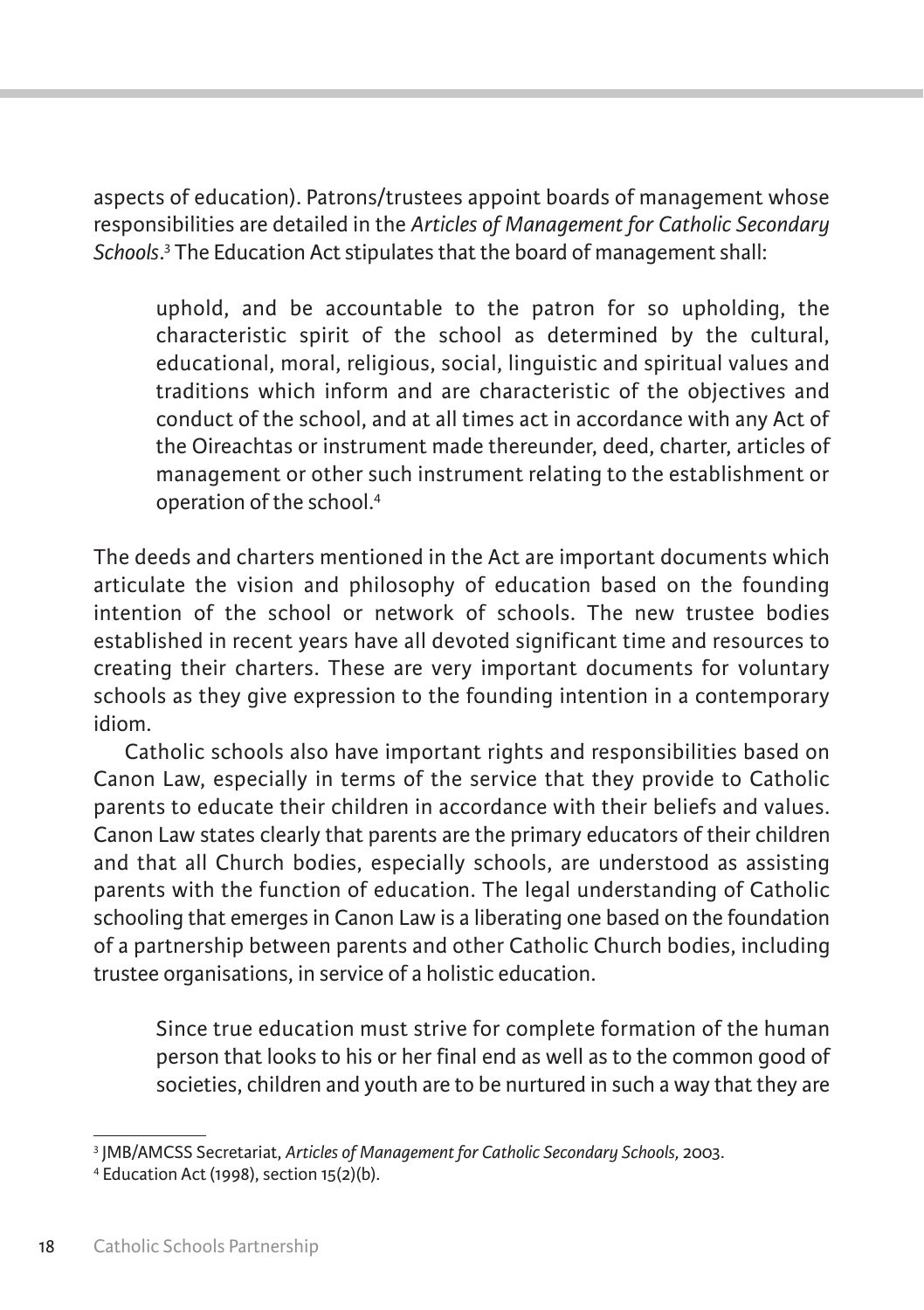able to develop their physical, moral, and intellectual talents harmoniously, acquire a more perfect sense of responsibility and right use of freedom, and are formed to participate actively in social life.5

Several networks of Catholic schools have been recognised canonically as public juridic persons, meaning that they have the right to act in the name of the Church in a similar way to a diocese or parish or religious congregation. this is a significant step in recognising lay leadership in the irish Catholic voluntary sector. Several useful publications deal at length with the role of trustees/patrons in voluntary secondary schools in Ireland.<sup>6</sup>

Catholic voluntary secondary schools are called to continue the mission of Christ in the social, legal and political landscape in which they operate. Precisely because they are part of the voluntary sector they must revisit their mission and articulate it anew. as a contribution to this task this paper now deals with the question: why do we have Catholic schools?

<sup>&</sup>lt;sup>5</sup> Code of Canon Law, no. 795.<br><sup>6</sup> Conference of Religious of Ireland (CORI), *The Trusteeship of Catholic Voluntary Secondary Schools – A handbook for the leaders of religious congregations* (dublin, 1996); *Guidelines on the Role of Trustees in Catholic Voluntary Secondary Schools* (dublin, 2005); association of trustees of Catholic Schools, *A Guide to Patronage and Trusteeship of Catholic Schools in Ireland (Dublin, 2012).*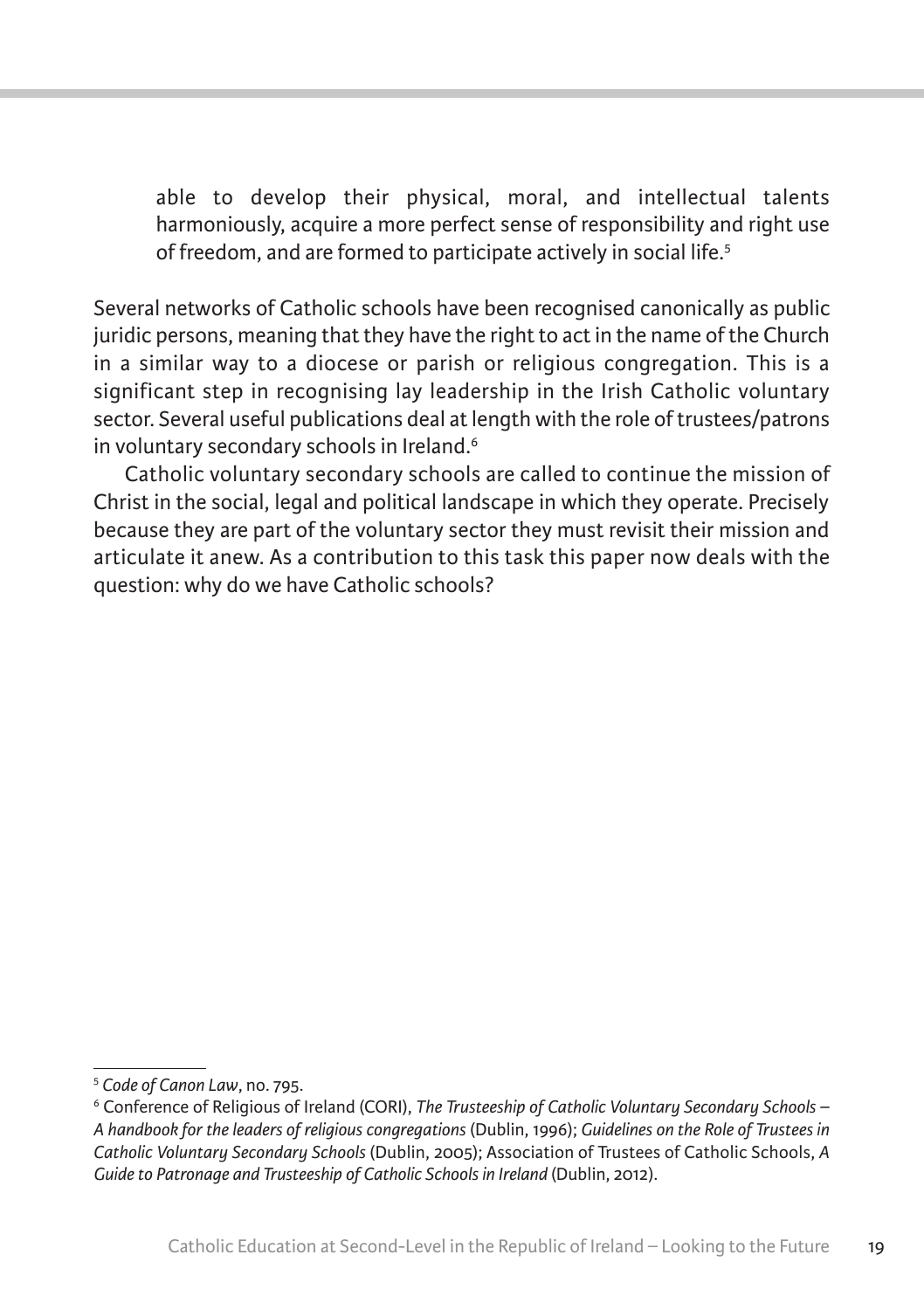The answer is found in the particular ethos or characteristic spirit of the school. Every school has its own ethos or characteristic spirit. In the Education Act 15  $(2)$ (b) the characteristic spirit of the school is understood as being 'determined by the cultural, educational, moral, religious, social, linguistic and spiritual values and traditions which inform and are characteristic of the objectives and conduct of the school'. it is clear from this that Catholic schools will vary depending on their history and the socio-demographic realities of the communities that they serve. Yet, from the small rural school serving a whole community to the large urban school serving a very diverse population, all such schools are challenged to give expression to their characteristic spirit through the lens of Catholic faith. This should not be understood as something static or oppressive; rather it is best understood as an invitation to allow Catholic faith inform the values and traditions that are lived out on a daily basis in the school.

it must be acknowledged that all schools hold much in common in terms of structures, curriculum, inspection and assessment. every school attempts to serve society in a meaningful way. While a large percentage of schools are under the patronage of the Catholic Church these schools, like all schools in the Republic of Ireland, are regulated by the state through the Department of Education and Skills (DES). Section 30 of the Education Act (1998) states that the minister determines:

- (a) the subjects to be offered in recognised schools;
- (b) the syllabus of each subject;
- (c) the amount of instruction time to be allotted to each subject;
- (d) the guidance and counselling provision to be offered in schools.

The DES strictly regulates the curriculum of schools on advice from the National Council for Curriculum and assessment and through the inspectorate's evaluation and inspection processes while the State Examinations Commission organises the state examinations. Schools must comply not only with extensive legislation but also the multitude of circulars and guidelines which issue from the DES.

Schools today find themselves in challenging circumstances due to enormous social, cultural and economic changes. in an age dominated by media and information technology and during what is a serious economic recession, significant new pressures are brought to bear on children and adolescents, on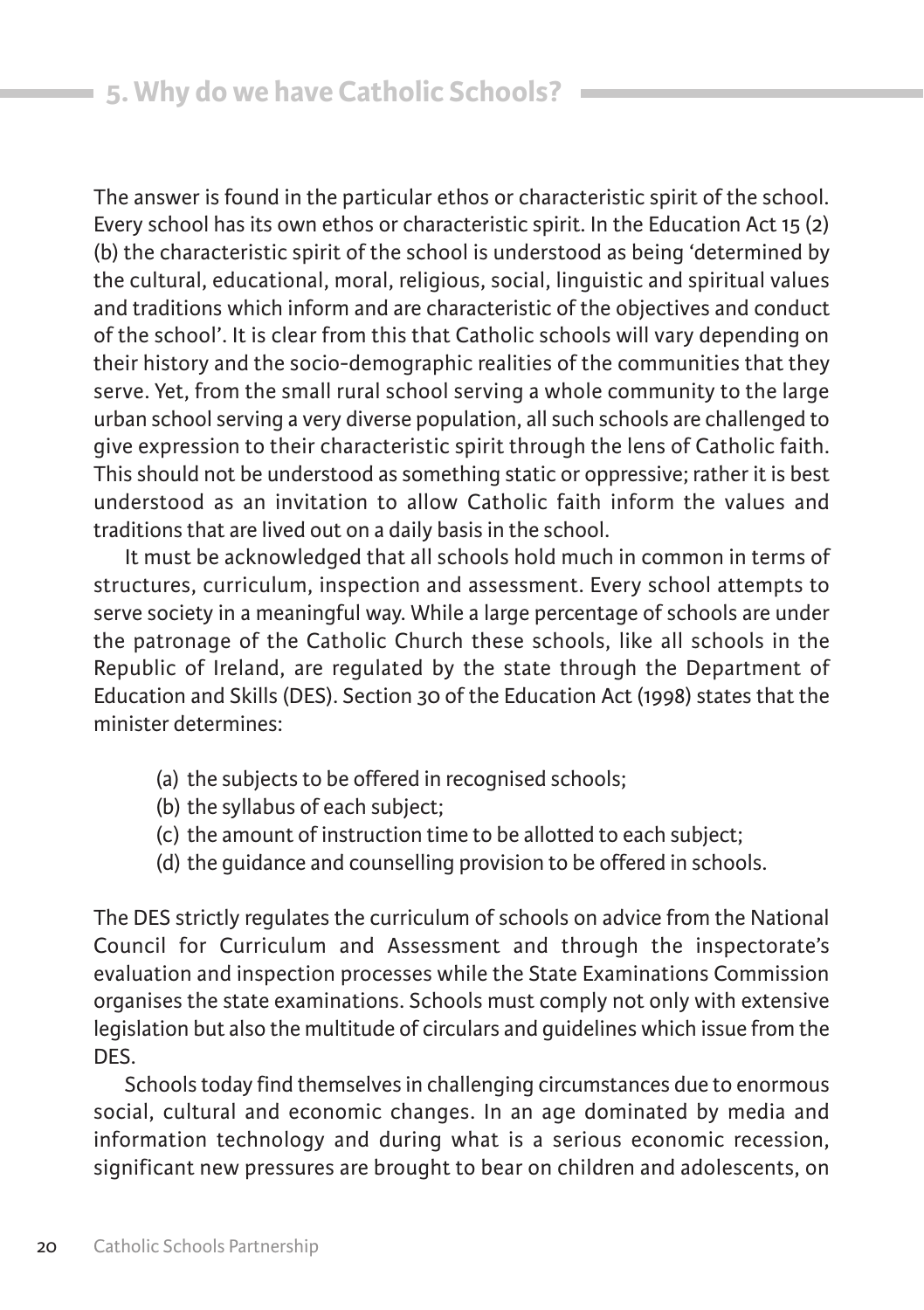family structures, on religious practice, on community life and, not least, on behaviour in the school classroom. in this new cultural context every school needs to redefine its identity so that it is not just reacting to the latest trend or fashion but that it can truly articulate its self-understanding. This is a challenge that Catholic schools take seriously.

Catholic schools can usefully draw on the following principles as a resource in supporting their ethos:

- Catholic schools continue the work of lesus the teacher:
- Catholic schools are part of a living tradition;
- Catholic schools respect both faith and reason;
- Catholic schools integrate Religious Education in the curriculum while providing opportunities for catechesis;
- Catholic schools give expression to the teachings of the Second vatican Council;
- Catholic schools educate to intercultural dialogue.

Schools guided by these principles can provide an intellectually stimulating and spiritually nurturing environment for all students who attend them.

#### **5.1 Catholic schools continue the work of Jesus the teacher**

Jesus is called 'teacher' on forty-six occasions in the gospels. it is the title most commonly associated with him by his first disciples. So what did Jesus teach? in the villages, hills and valleys of Galilee he taught the people that the reign of God was dawning in their midst. He spoke of the reign of God as healing for the sick, hearing for the deaf, new sight for the blind, freedom for prisoners, good news for the poor. He revealed a deeper communion with God through ordinary human realities. A key element of the Christian message is that life is not the way it was intended to be. It is broken in all sorts of ways. As a result, Christian discipleship is characterised by healing, hearing, new sight, freedom and good news.

The call of Christian discipleship demands that we always seek to lift the burden. Whether this means helping people to stand up and walk on their own, or exorcising their fear of the unknown, or expanding their minds through education, or feeding them when they are too weak to feed themselves, or opening their eyes to the reality of life, or challenging them to let go of hurts and prejudice, or liberating those who are unjustly oppressed, or introducing them to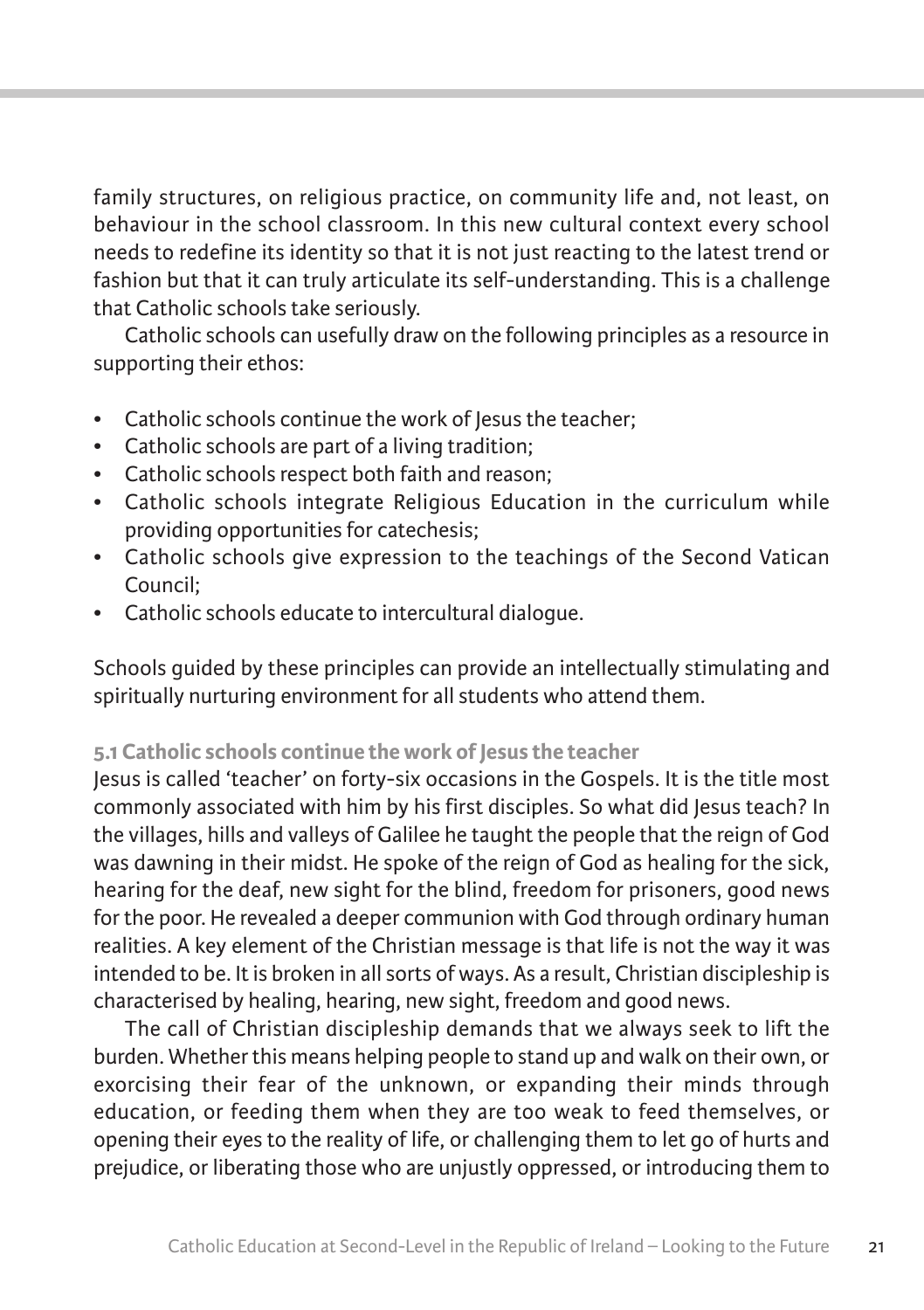ever greater horizons of transcendence and beauty, or unsealing their ears to hear the divine echo in their hearts, or unleashing their hope for the future, or sowing the seeds of eternal life, the healing ministry of Jesus is continued as 'the blind see again, the lame walk, lepers are cleansed, and the deaf hear, the dead are raised to life, the good news is proclaimed to the poor' (Luke 7:22). To teach as Jesus taught means inviting people to live without the crutch or the grudge or the closed mind. Christian education invites people to become Christ-like in their lives so that the reign of God might continue to dawn in our world.

notice that all of Jesus' teaching takes place through the words that he speaks and the encounters that are at the centre of his ministry. To teach as Jesus taught is surely to speak words of honesty, words of forgiveness, words of compassion and it is to encounter people wherever they are at and invite, cajole, liberate them to move on. Think of the Samaritan woman at the well, little Zacchaeus in Jericho, Matthew the tax collector in Capernaum, the two disciples on the road to Emmaus, Mary from the town of Magdala at the tomb on Easter Sunday morning – all people totally preoccupied with their own worries and concerns but who are challenged to move on through their encounter with Jesus. This teaching is truly education – to lead people out of ignorance, out of hostility, out of selfcentredness, out of fear, into somewhere new. Such education is an endless task in all of our lives. Catholic schools are committed to continuing this ministry of Jesus.

#### **5.2 Catholic schools are part of a living tradition**

the interaction between religious belief and education is as old as schooling itself. From the schools and universities of medieval Europe, through the growing rates of literacy promoted by the reformation and counter-reformation in the sixteenth and seventeenth centuries, and on to the large number of Catholic schools throughout the world in the twenty-first century, Catholic tradition is inseparable from education.

So why has the Catholic Church been so involved in schools, colleges and universities? because Christians, from the beginning, wanted to hand on their treasured tradition. Jesus proclaimed the reign of God. The early Christians believed that the decisive breakthrough of god's reign in history occurred in the death and resurrection of Jesus Christ. Thus the messenger became the message, the preacher became the preached, the proclaimer became the proclaimed. from the beginning Christians gathered to celebrate this mystery of Christ. They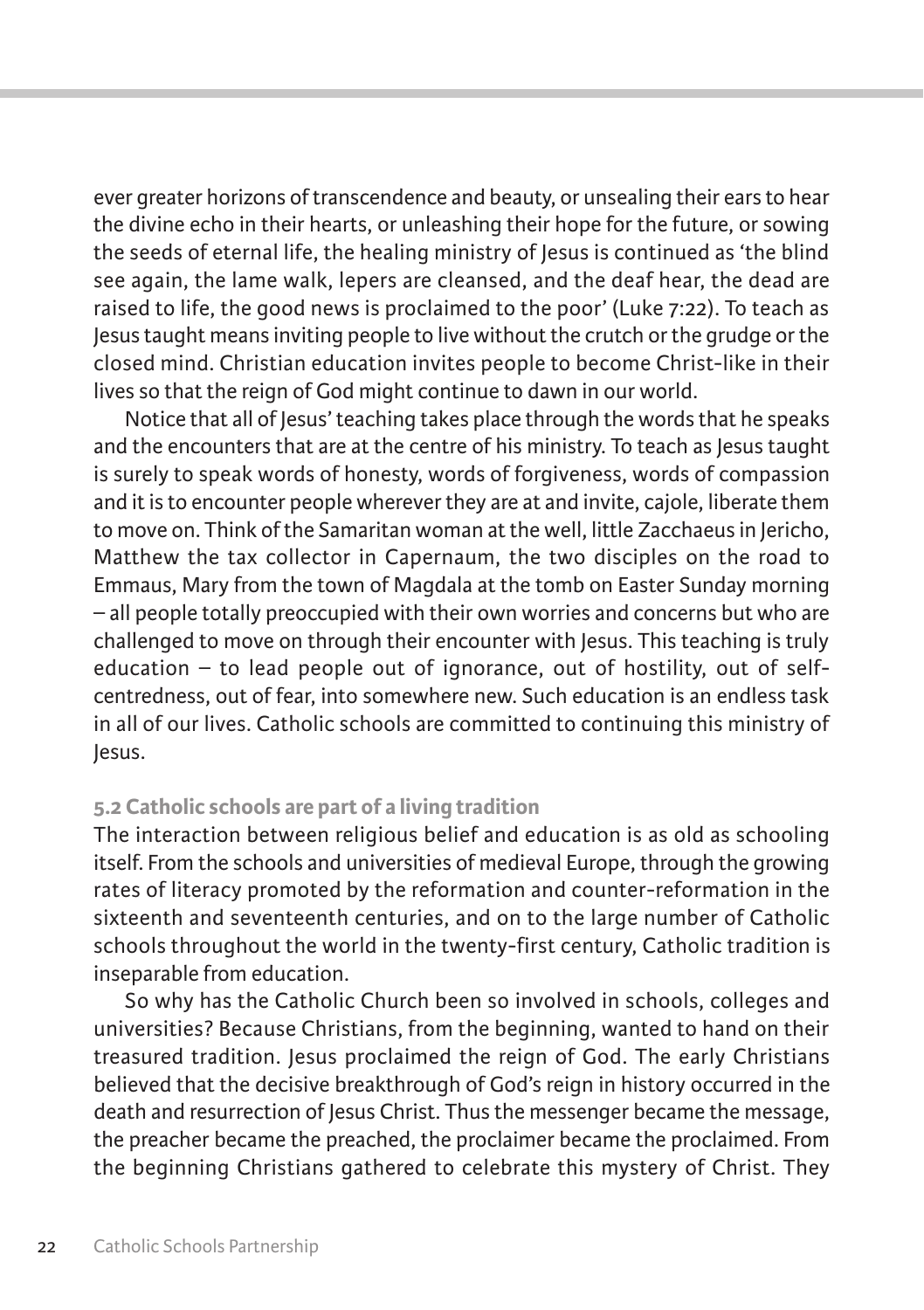listened to god's word as it was proclaimed to them from the scriptures and they shared in the breaking of the bread. in doing these actions they believed the lord to be especially present in their midst. This tradition has been handed down from generation to generation of Christians, from parents to children to children's children right down to us today. And we will hand it on to the generations coming after us. This is what it means to be part of tradition: we receive it rather than create it; we recreate it as we try to live it; we cherish it and we hand it on in trust to those who will follow us. it forms us more than we form it. it gives our lives a story, a texture, a value which is more than the story of our own families, more than the texture of our own experience, more than the values that we could work out for ourselves. Thus, the reality of tradition became central to Christian identity and it is the bedrock for Catholic schools. it is like the sensible person who builds the house on rock. The rain, floods and gales that inevitably come will not prevail. Schools that are embedded in Catholic tradition and seek to live it for our times are a key part of the life of the Church.

#### **5.3 Catholic schools respect both faith and reason**

There is a temptation in contemporary Irish discourse to dismiss religious belief as inherently irrational, divisive and anti-intellectual. Some go so far as to say that schools with a Catholic ethos cannot create a sense of civic virtue. this runs completely contrary to the Catholic education tradition which is built on a respect for faith and reason. Those who dismiss schools with a religious ethos as little more than proselytising and indoctrinating tools of religious authorities show little sense of the long evolution of Catholic schools over many centuries, the rich diversity within the Catholic sector and the principles which underpin such education today. The most important principle of all is the value placed on both faith and reason. it is this principle which helps to explain why Catholic schools are so popular and respected throughout the world.

in an era often dominated by religious fundamentalism on the one hand and atheistic science on the other, this commitment to a dialogue between faith and reason was rarely more relevant. We live in an era when science and religion might completely diverge from each other as if it was impossible for the same person to be a rigorous scientist and a sincere religious believer. faith and reason can live and thrive in the same person: while one cannot be reduced to the other they both play a dynamic role in forming and educating a mature person. There is no contradiction between being a fully educated person and a committed Christian.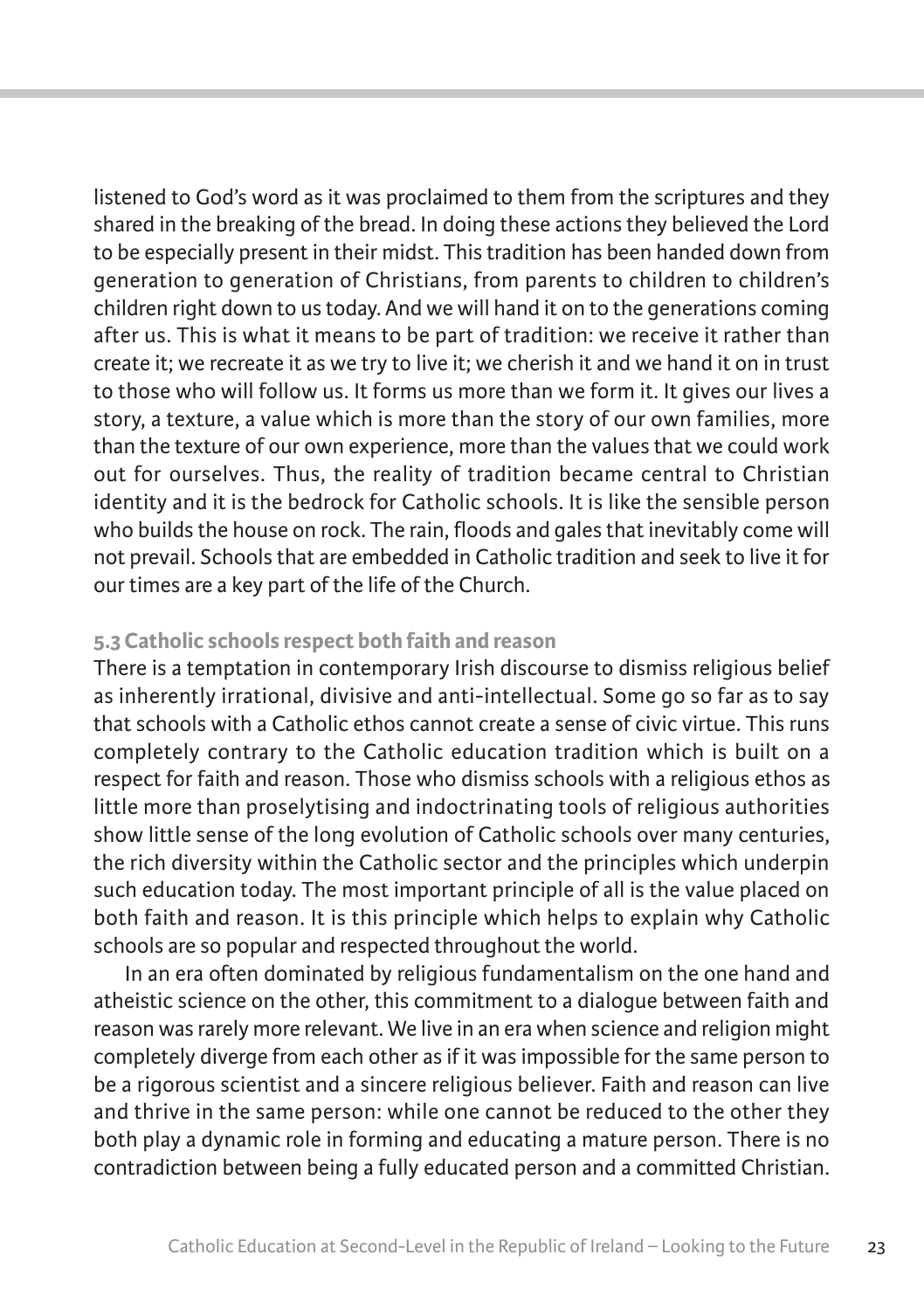There are few more important tasks for Christian educators than to revisit and reimagine the relationship between faith and reason.

Pope Benedict XVI has consistently drawn attention to this fundamental issue. at his meeting with representatives of british society in Westminster hall he said:

i would suggest that the world of reason and the world of faith – the world of secular rationality and the world of religious belief – need one another and should not be afraid to enter into a profound and ongoing dialogue, for the good of our civilization.<sup>7</sup>

Catholic schools were and are committed to academic excellence. this is achieved through respecting the autonomy and methodology of different disciplines while challenging students to achieve their potential across the curriculum. the aim is to facilitate the intellectual and emotional development of mature human persons who will have the capacity to draw upon multiple resources in interpreting their lives. As students follow their timetable during the school day the subjects vary but the individual student remains a unique person with a past and a future. Catholic education wants to provide students with the ability to draw from the rich treasures of both faith and reason in creating the future.

a fundamental aim of a vibrant school system is to facilitate the emergence of a literate society where individuals learn how to learn so that each person can embark on a life-long educational journey. literacy impacts on all aspects of life and opens the door to further horizons of knowledge and imagination through literature, mathematics, music, science, religion, art, sport and the whole range of new possibilities that are emerging through information technology. if any education system fails to make students literate and numerate then it closes the door to much that matters in life.

The leaders of tomorrow are in the classrooms of today. All pupils are capable of imagining, creating and exploring. fostering a commitment to critical thinking and creativity is the heartbeat of any living tradition and Catholic schooling is an expression of just such a living tradition. We hear much today of 'innovation' and the 'knowledge economy'. To be truly innovative and knowledgeable is to be more fully human. it is human beings who will create the innovation and

<sup>7</sup> Pope benedict Xvi, *Meeting with the Representatives of British Society, including the Diplomatic Corps, Politicians, Academics and Business Leaders*, Westminster hall, 17 September 2010.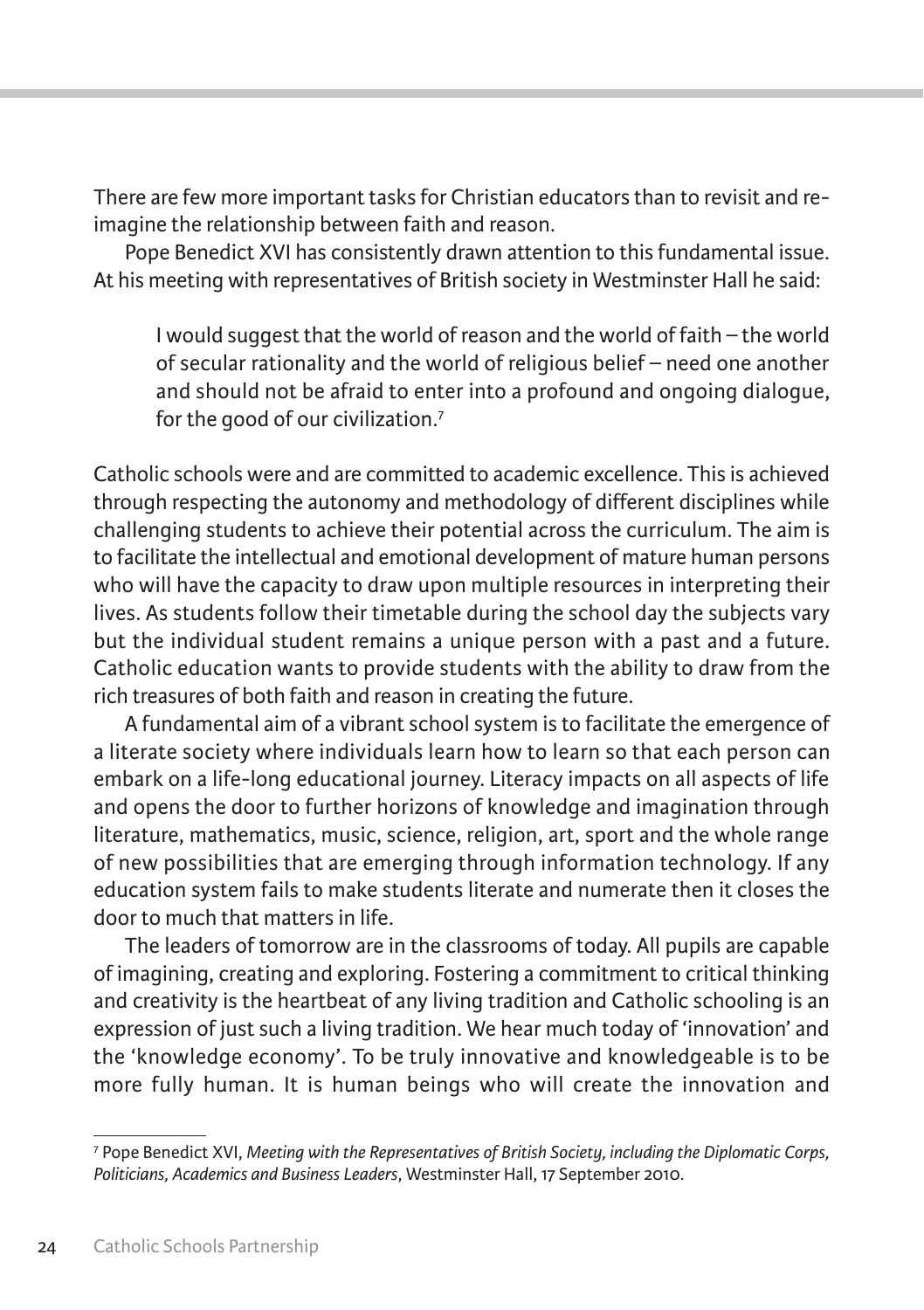knowledge that we need. the aim of schooling is far greater than job training or qualification for a particular third-level programme – it seeks to create a human person who is knowledgeable and innovative and so can adapt to many different roles and realities in the future. We need an approach to schooling that keeps curiosity alive, fosters a love of learning, stimulates problem-solving and critical thinking and encourages students to become independent learners while they grow in responsible relationships and develop a sense of the common good.

## **5.4 Catholic schools integrate Religious Education in the curriculum while providing opportunities for catechesis**

religious education and a chaplaincy service have an important part to play in the life of a Catholic school. Such Religious Education is integral to the curriculum and provides integration in personal development. Chaplaincy is a key part of pastoral care that acknowledges the holistic development of the human person. Resources should be allocated in order to make adequate provision for Religious education and a chaplaincy service in all Catholic schools.

Religious Education deals with ultimate questions. Religious belief makes a fundamental claim on the conscience of believers. Since religion deals with matters of fundamental, ultimate concern it follows that the religious response has a priority in all one's subsequent reasoning and deliberation. The identity of believers is inseparable from their religious faith. it is not one more interest alongside others akin to a hobby or a leisure time pursuit or a family tradition. Rather, it is a reality that frames and interprets all of life. To equate all religions is, in a real sense, to empty them of any significance. No believer will ever do this. the study of religions and religious beliefs by the social sciences quite properly brackets out the question of belief and the truth claims of each religious tradition. but such studies, while contributing to our knowledge, are a limited lens through which to interpret the conscientious option for religious belief. Many parents are committed to the education and formation of their children in accord with their religious beliefs.

Catholic schools are called to support Catholic parents who wish to have their teenage children socialised in faith. The National Directory for Catechesis in ireland, *Share the Good News*, opens up a vision of collaboration between home, school and parish.<sup>8</sup> The primary aims of all schools are educational, including in

<sup>&</sup>lt;sup>8</sup> Irish Episcopal Conference, *Share the Good News* (Dublin: Veritas, 2010).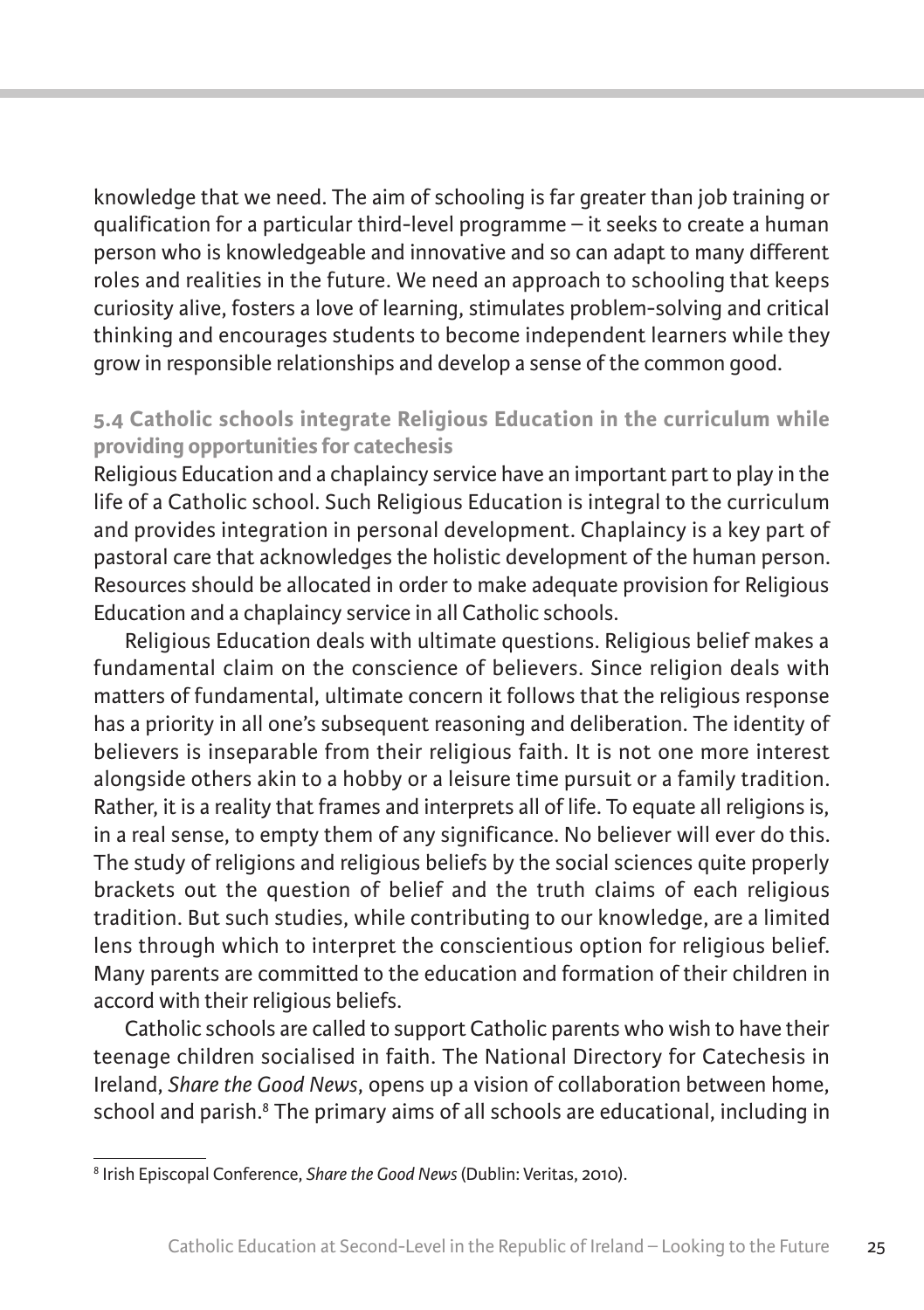the area of religious education, but Catholic schools should also provide opportunities for catechesis, for formation in faith in the living God revealed in the person of Christ. The programmes in Religious Education at Junior Cycle and leaving Certificate levels provide many such opportunities. Serious consideration should be given to how parents and parishes/dioceses can be involved in conversations which seek to strengthen the catechetical contribution of Catholic schools to the faith formation of teenagers.

The partnership with parents is particularly significant.

Close co-operation is especially important when treating sensitive issues such as religious, moral or sexual education, orientation towards a profession, or a choice of one's vocation in life. it is not a question of convenience, but a partnership based on faith. Catholic tradition teaches that god has bestowed on the family its own specific and unique educational mission. The first and primary educators of children are their parents ... The school is aware of this fact but, unfortunately, the same is not always true of the families themselves ... Every school should initiate meetings and other programmes which will make the parents more conscious of their role, and help to establish a partnership; it is impossible to do too much along these lines. it often happens that a meeting called to talk about the children becomes an opportunity to raise the consciousness of the parents.9

A properly resourced department of Religious Education and chaplaincy service will enable the Catholic school to foster a living partnership between home, school and parish.

## **5.5 Catholic schools give expression to the teachings of the Second Vatican Council**

Though it took place some fifty years ago, the teaching and pastoral insights of the Second vatican Council are still being received and interpreted in the broader Catholic community. The Council heralded a new openness to the modern world, which has been expressed most forcibly through various dialogues with other

<sup>9</sup> Congregation for Catholic education, *The Religious Dimension of Education in a Catholic School: Guidelines for Reflection and Renewal* (vatican City, 1988), # 42, 43.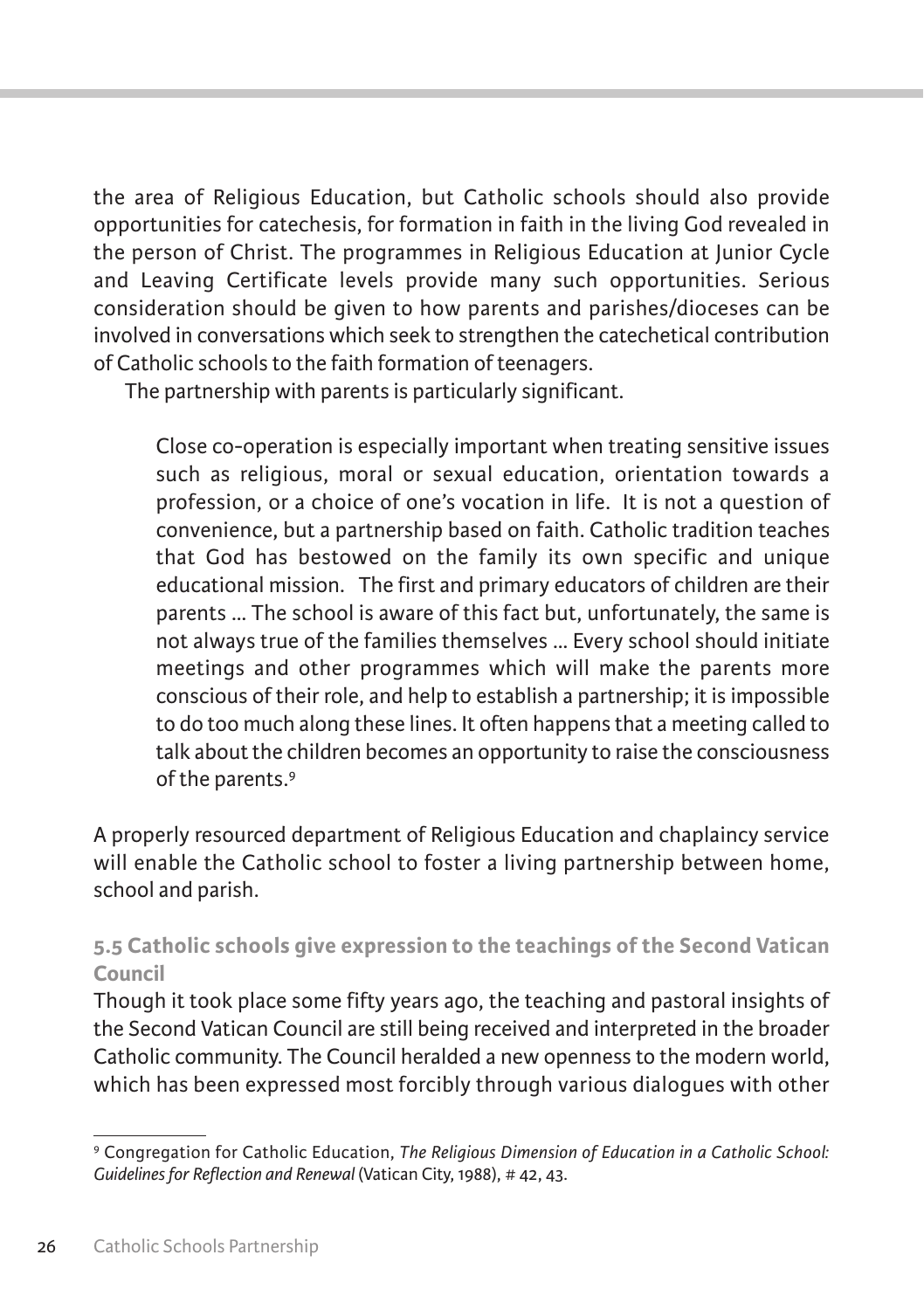Christians, with people of other faiths and with non-believers. the most powerful symbolic expression of these dialogues has been in assisi where St John Paul II and Pope Benedict XVI gathered with leaders of Christian Churches and of other faiths. These dialogues take place at various levels from international gatherings to local communities, from universities to schools and colleges. the most important dialogue is that between faith and reason.

Pope benedict Xvi described the Second vatican Council as dedicated to finding a new definition of the relationships between the Church and the modern age, between the Church and the modern state and between Christian faith and other religions.10 Catholic schools and colleges are continually reinterpreting these various relationships as they live at the interface of Catholic faith and modern science; they are a living expression of the interaction between Catholic institutions and democractic governments; and they are a context for the daily encounter with those of other faiths and none.

The ongoing reception and interpretation of Vatican II now takes place in the context of the ministry of Pope francis. he has challenged all members of the Church to reach out again to the world, not least to those who are on the margins of society. he speaks of two temptations: that of seeking to return to a past which no longer exists; and that of embracing every secular trend. in contrast, he calls Christians to live out their faith in the world in which they find themselves. the ministry of Pope francis will give renewed energy to Catholic schools in creating a mature relationship with modernity, in seeking to be active participants in democratic societies and in fostering dialogue between all people of goodwill.

He says that the social dimension of the preaching of the Gospel is critically important. if we are truly Christian then we are called to live with others and for others. This is because God, in Christ, has redeemed human society and not just each of us as individuals. faith is not just a private matter between me and my God. This is an important insight for Catholic education. Pope Francis states:

no one can demand that religion should be relegated to the inner sanctum of personal life, without influence on societal and national life, without concern for the soundness of civil institutions, without a right to offer an opinion on events affecting society. Who would claim to lock up in a church and silence the message of St Francis of Assisi or Blessed Teresa of

<sup>&</sup>lt;sup>10</sup> Address of His Holiness Benedict XVI to the Roman Curia, 22 December 2005.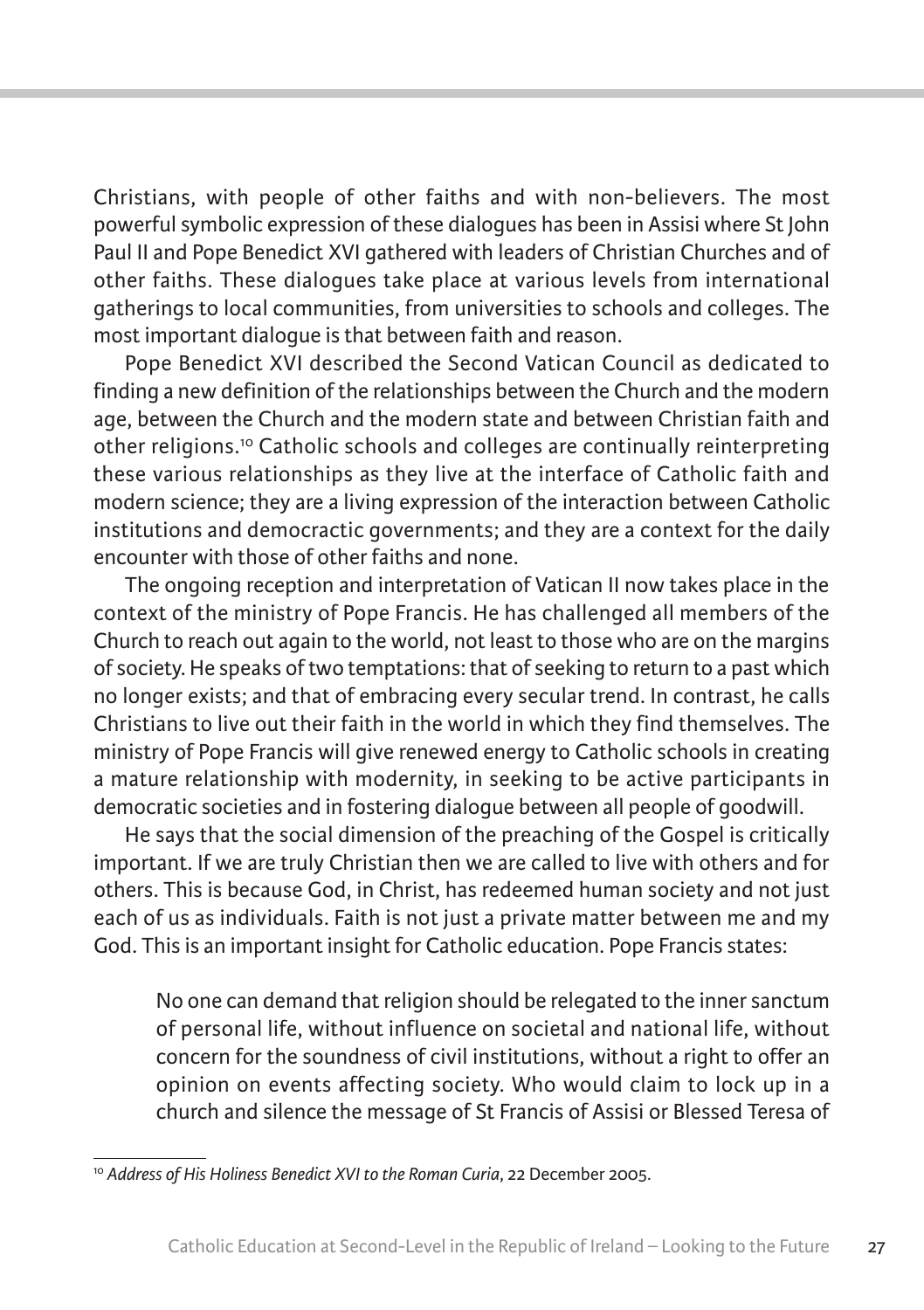Calcutta? They themselves would have found this unacceptable. An authentic faith – which is never comfortable or completely personal – always involves a deep desire to change the world, to transmit values, to leave this earth somehow better than we found it.<sup>11</sup>

#### **5.6 Catholic schools educate to intercultural dialogue**

Catholic schools in ireland form part of a large international network of such schools throughout the world. ever since the Second vatican Council's *Declaration on Education,* the holy See has published many important documents on Catholic education. the most recent is entitled *Education to Intercultural Dialogue in Catholic Schools.*<sup>12</sup> it provides important reflections on what it is to be a Catholic school in a globalised world characterised by cultural and religious pluralism. education is the key to mutual understanding and to building a civilisation of peace in such a complex world. The document challenges Catholic schools to engage in dialogue through facing the reality of a multicultural situation, by overcoming prejudices and by education through encounter with the other. It notes that 'schools are privileged places for intercultural dialogue'.<sup>13</sup>

What is this intercultural dialogue? it is not cultural relativism, which suggests that all cultures and traditions are essentially the same and often seeks to quarantine related practices within a purely private sphere of life. nor is it religious fundamentalism, which fails to engage with that which is other and withdraws into a ghetto secure in its own unchallenged identity. Rather it is an invitation to engagement with the other person, the other faith, the other culture based on innovative and courageous fidelity to one's own faith and culture. Such  $diabque$  is not just talking – it includes all interreligious relationships with both individuals and communities.14 it seeks common ethical values which are the foundations of justice and peace. the aim of this dialogue is not to abandon one's own inherited faith and practices but to rediscover them in a deeper way through encounter with the other. This is the opposite of relativism.

<sup>&</sup>lt;sup>11</sup> Pope Francis, *Evangelii Gaudium (Vatican City, 2013), # 183.*<br><sup>12</sup> Congregation for Catholic Education, *Education to Intercultural Dialogue in Catholic Schools: Living in Harmony for a Civilisation of Love* (vatican City, 2013).

<sup>&</sup>lt;sup>13</sup> Education to Intercultural Dialogue in Catholic Schools, no. 6.<br><sup>14</sup> Ibid., no. 13.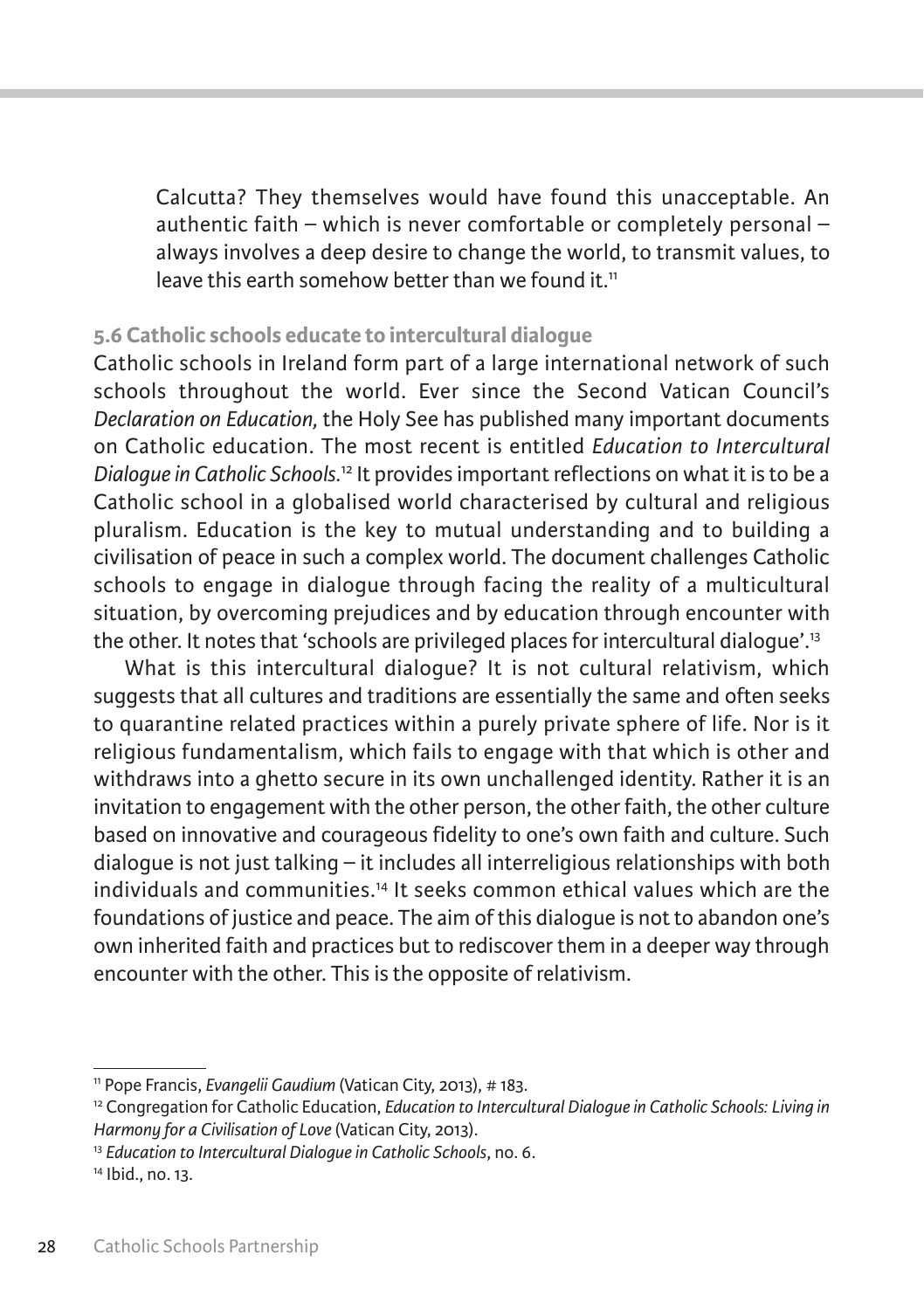the relativistic model is founded on the value of tolerance, but limits itself to accepting the other person, excluding the possibility of dialogue and recognition of each other in mutual transformation. Such an idea of tolerance, in fact, leads to a substantially passive meaning of relationship with whoever has a different culture. it does not demand that one take an interest in the needs and sufferings of others, nor that their reasons may be heard; there is no self-comparison with their values, and even less sense of developing love for them.<sup>15</sup>

how can a Catholic school be a vehicle of such intercultural dialogue? the document notes four types of dialogue: the dialogue of life; the dialogue of works; theological dialogue; and the dialogue of religious experience. The dialogue of life reflects on the joys, challenges and sorrows of life, especially in the context of the fundamental realities of family, language and culture. The dialogue of works encourages those involved to collaborate in the holistic development of all men and women. theological dialogue demands knowledge of various religious traditions and their mutual interaction. the dialogue of religious experience is based on the lived encounter of various faiths, not on intellectual abstractions, but rather on the actual lives of the faithful.

Many Catholic schools throughout the world are centres for such dialogue. With a changing demographic profile in many irish schools, opportunities are arising to foster such dialogue in the irish context.

<sup>15</sup> *Education to Intercultural Dialogue in Catholic Schools*, no. 22.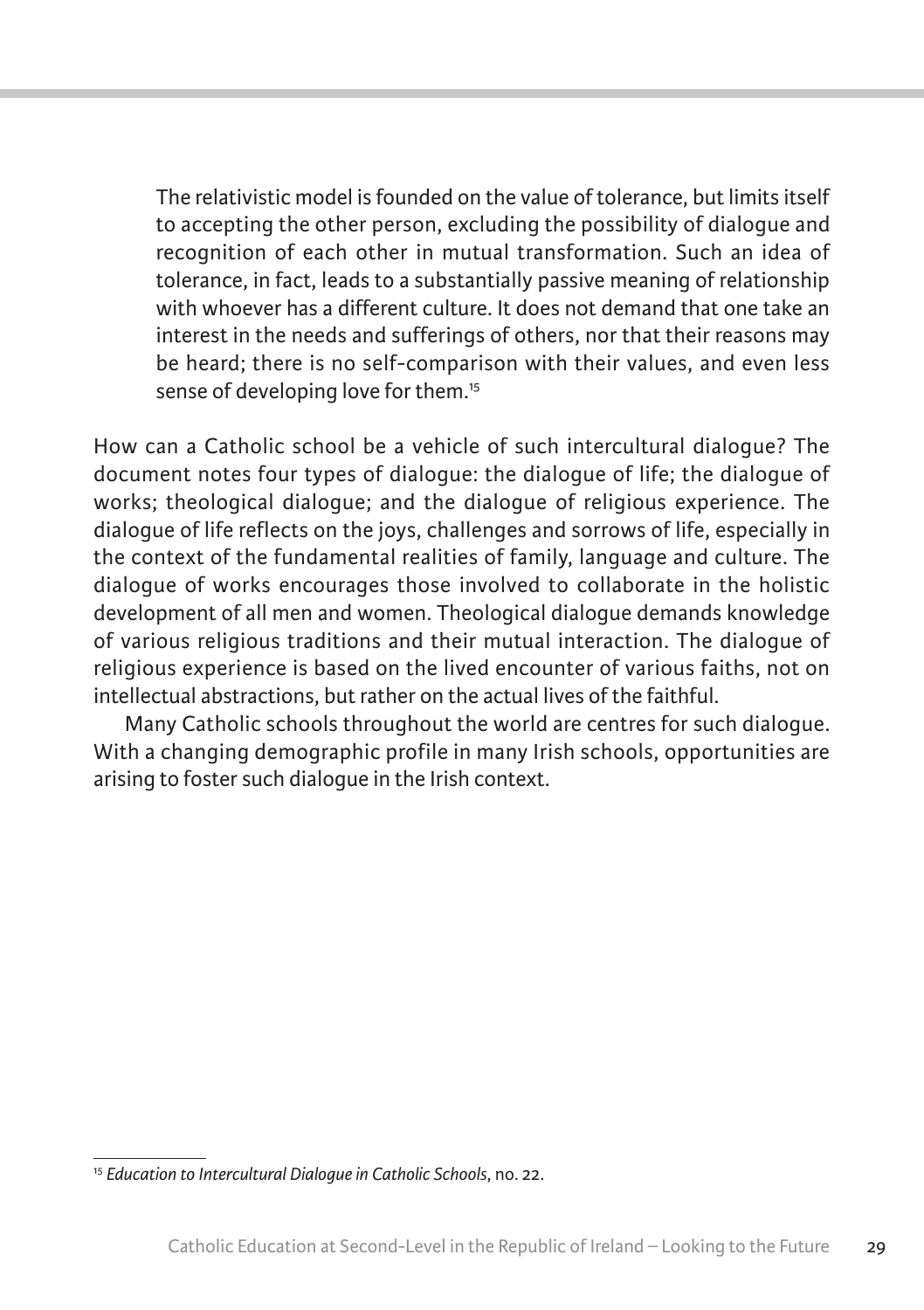in this section the challenges facing voluntary schools are analysed. if such schools are to remain truly voluntary they must re-imagine their founding intention. This re-imagining must take account of the challenges faced by such schools. at the same time they must deal with the issues of funding and the relationship with the state.

**Mission and founding intention**

- a. voluntary schools must take great care to maintain and renew their moral legitimacy by responding to social, cultural and demographic changes.
- b. Many in the general community may be unaware of the independent and voluntary status of the school, even though long-serving. for example, can parents articulate how the voluntary school that their children attend is different from their friends' state school up the road?
- c. the passion and vital energy that initially provided the impetus and vision to set up the school may become consumed under the practical administrative responsibilities. The challenge is to maintain a balance.
- d. the originality of the initial founding vision may become diluted as a result of the school's administrative tasks. voluntary schools need to develop their unique appeal in the midst of the ever-increasing administrative burden.
- e. the founding vision may be based on altruistic or spiritual values that may be different from the values of many of the professional staff.
- f. voluntary schools need to provide the space for all stakeholders to reflect on and articulate the vision and mission on an ongoing basis.
- g. the voluntary school cannot presume that the founding mission will be seen to be legitimate 'for ever and ever'. The mission will be conferred or denied legitimacy by the individuals involved within the school, i.e. the parents, teachers, students, members of boards of management, trustees and the community at large. The mission is a living and breathing reality, not something set in stone.
- h. voluntary schools need to be respectfully unapologetic, robust and committed to their mission in order to ride the waves of the changing nature of culture, values and beliefs.
- i. The founding vision of the voluntary school is a key responsibility of the board of management and the principal. The vision belongs to the whole school community who can use it as a resource in looking to the future.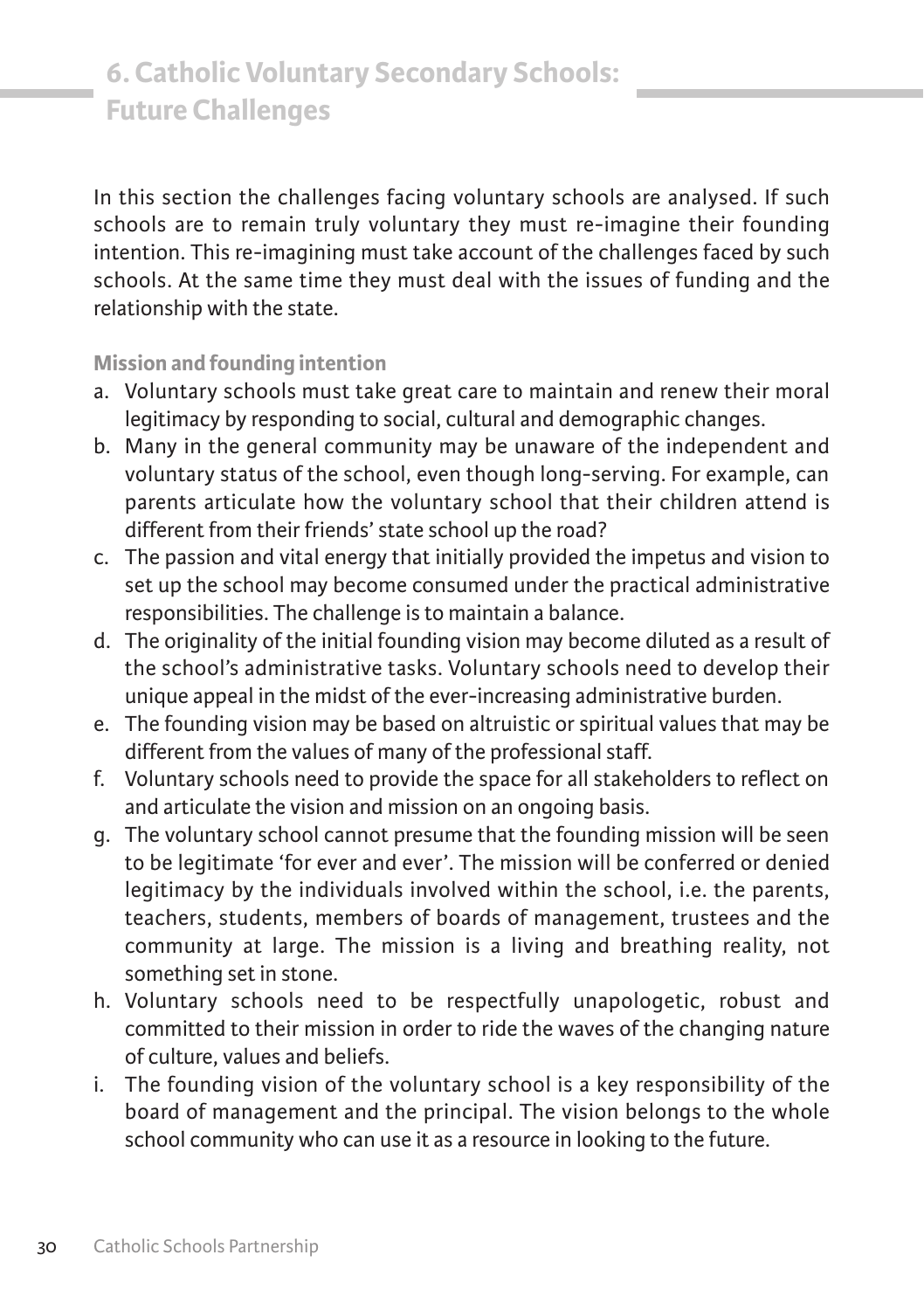- j. There is a temptation to focus training and education in the areas of mission and moral legitimacy on the school principal and teachers of Religious education. in the future, all stakeholders need this training, i.e. boards of management, professional staff, parents, students and the wider community.
- k. voluntary sector schools must nurture volunteers who will serve the mission of the school in various ways. Such volunteers should be acknowledged and supported.

### **Funding and the relationship with the state**

- a. The voluntary body often appears to be an agent of the state and many stakeholders, even including staff, can be unaware of its voluntary status. The major source of funding is the state. as these bodies work closely with the state, there is an increasing emphasis on planning, measurement and evaluation. Thus, the organisational independence of schools tends to decrease over time.
- b. Professional staff are employed and they exercise significant power within the organisation. as the majority of finance in voluntary schools is government supplied many staff may be unaware of the independent voluntary status of the schools in which they work. This needs to be clearly explained.
- c. the state has an ever-increasing input on staff recruitment procedures, pay and conditions of staff, and redeployment.
- d. the mission of each voluntary school needs to be embedded in the minds and hearts of all stakeholders, and significant resources need to be allotted to ensure that this takes place.
- e. the process of rationalisation of schools is a real challenge for the voluntary sector. how the state perceives voluntary secondary schools needs to be addressed and challenged. The voluntary sector should provide leadership in this regard.
- f. leaders of voluntary schools have tended to work in isolation in the past. They need to co-operate and work together to establish greater political legitimacy for the good of the sector and in support of their own individual vision and mission.

The table below outlines the changes in the number and types of second-level schools in the period 1990–2014. The decline in the number of Catholic secondary schools is due in the most part to a rationalisation process which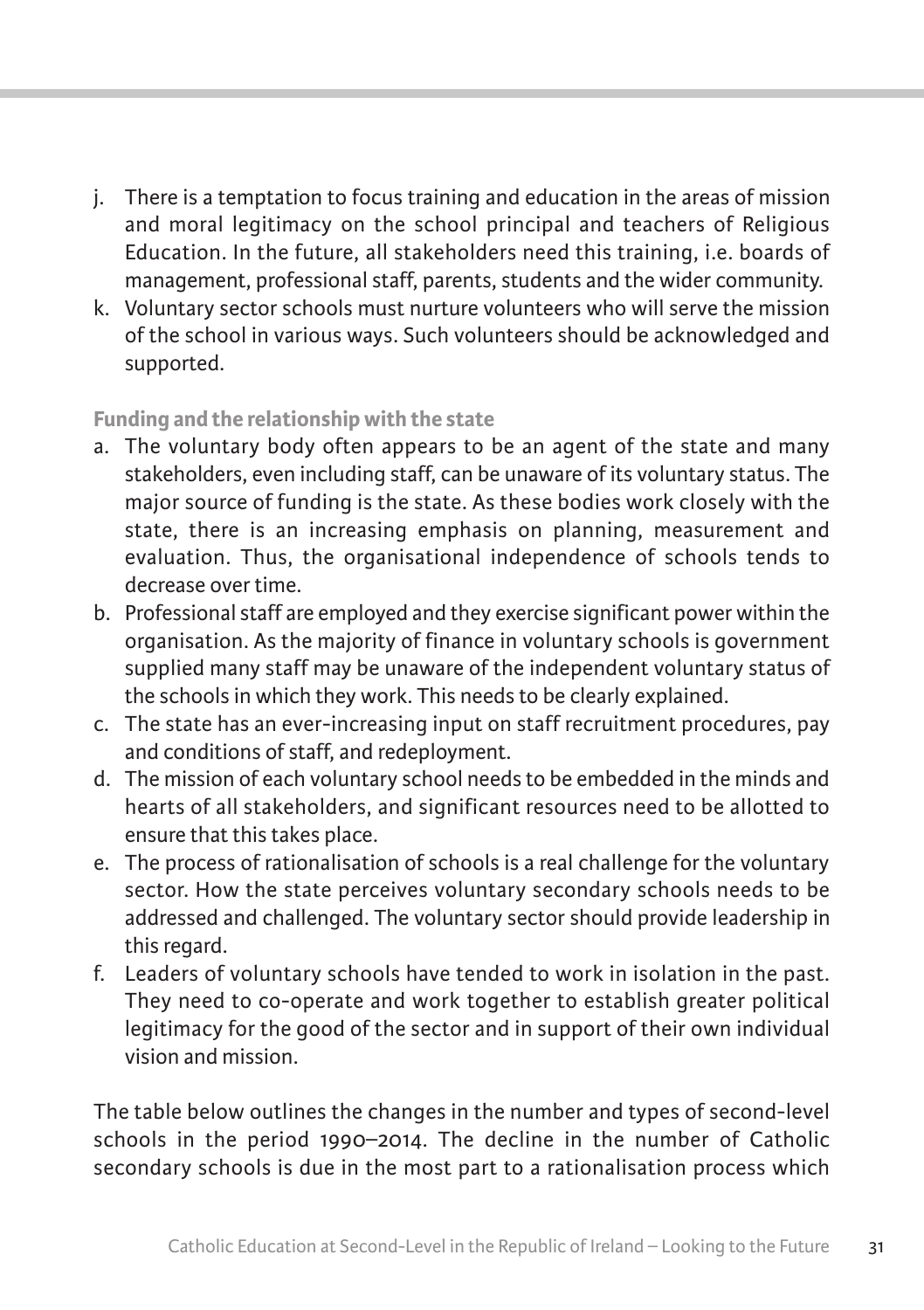resulted in the establishment of either community schools or community colleges. the programme of rationalisation has resulted in some parts of ireland having no Catholic voluntary secondary school.

|                                          | 1989/90                  | 1989/90                 | 2013/14                  | 2013/14                 |
|------------------------------------------|--------------------------|-------------------------|--------------------------|-------------------------|
|                                          | No. of<br><b>Schools</b> | No. of<br><b>Pupils</b> | No. of<br><b>Schools</b> | No. of<br><b>Pupils</b> |
| Voluntary<br>Secondary<br><b>Schools</b> | 493                      | 213,788                 | 374                      | 188,791                 |
| <b>ETB Schools</b><br>and Colleges       | 252                      | 85,205                  | 254                      | 88,247                  |
| Community/<br>Comprehen-<br>sive Schools | 63                       | 40,139                  | 95                       | 56,137                  |
| <b>TOTAL</b>                             | 808                      | 339,132                 | 723                      | 333,175                 |

**Schools at Post-Primary Level 1990–2014** 

given these statistics, there is obvious concern about the future of Catholic voluntary secondary schools. one of the key issues relates to finance. Catholic schools receive significantly less funding than other second-level schools. furthermore, the patronage structure which supports these schools receives no state funding. This is clearly unjust. A recent report by the ESRI, *Governance and Funding of Second-level Schools in Ireland*, provides detailed information on all the relevant issues.16 (See appendix C.) Most people do not realise that schools in the Catholic secondary sector are severely disadvantaged in terms of annual grant support vis-à-vis the other two post-primary sectors. The ESRI report states:

<sup>&</sup>lt;sup>16</sup> ESRI, *Governance and Funding of Second-level Schools in Ireland* (Dublin, 2013).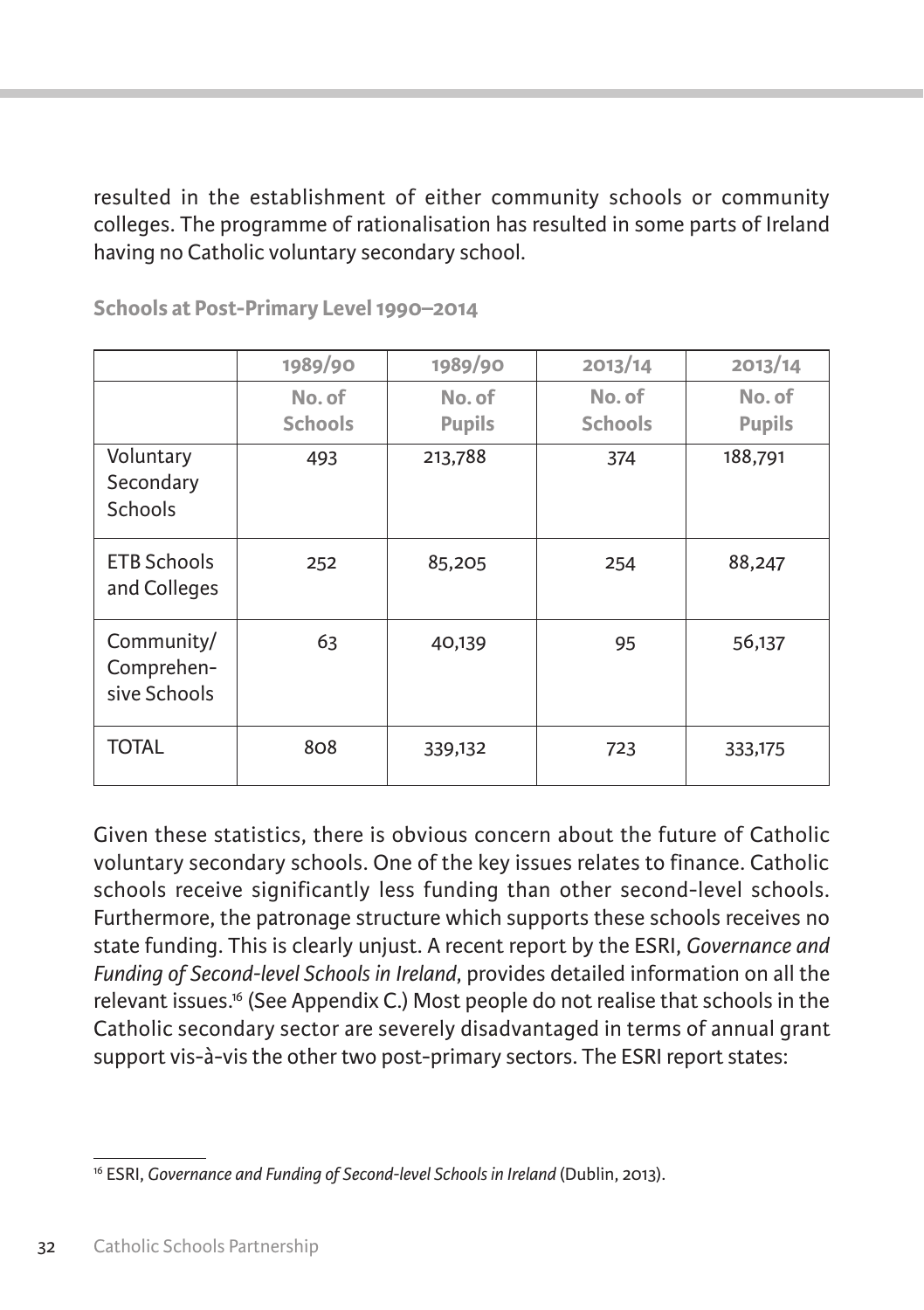Clear differences are evident between the three school sectors; voluntary secondary schools receive an average of just over two-thirds of their funding from government sources while the proportion is much larger for the vocational and community/comprehensive schools (with an average of 90 per cent and 93 per cent respectively). as a result, voluntary secondary schools are more reliant on other sources of income, including fees, fundraising, renting out school premises and income from the trust or other patron body.17

in the current economic situation such levels of fundraising by charitable and voluntary organisations are not sustainable. it also places a huge burden on school management, made up of volunteers who give willingly of their time and expertise, to sustain such fundraising which in turn reduces the time available for all of the other responsibilities that boards of management must undertake. in particular, there are serious concerns about the workload carried by principals in Catholic secondary schools as a result of increased administrative burdens and recent cuts in resources, both in terms of finance and personnel. This is exemplified in the experience of many schools where the advertisement of a teacher post draws several hundred applicants, while a vacancy for principal might elicit few applications. Such a scenario is unsustainable.

The ESRI report concludes that:

it is clear that voluntary secondary schools receive a significantly lower proportion of funding from the state and, as a result, are more reliant on voluntary contributions from parents and on general fundraising.18

The funding issue is related to the overall organisation of trusteeship. This has been restructured in recent years, as described earlier in this paper. Dialogue needs to take place between all interested parties to determine the most sustainable form of expressing the trustee role into the future.

<sup>&</sup>lt;sup>17</sup> ESRI, *Governance and Funding of Second-level Schools in Ireland*, p. 139.<br><sup>18</sup> Ibid., p. 146.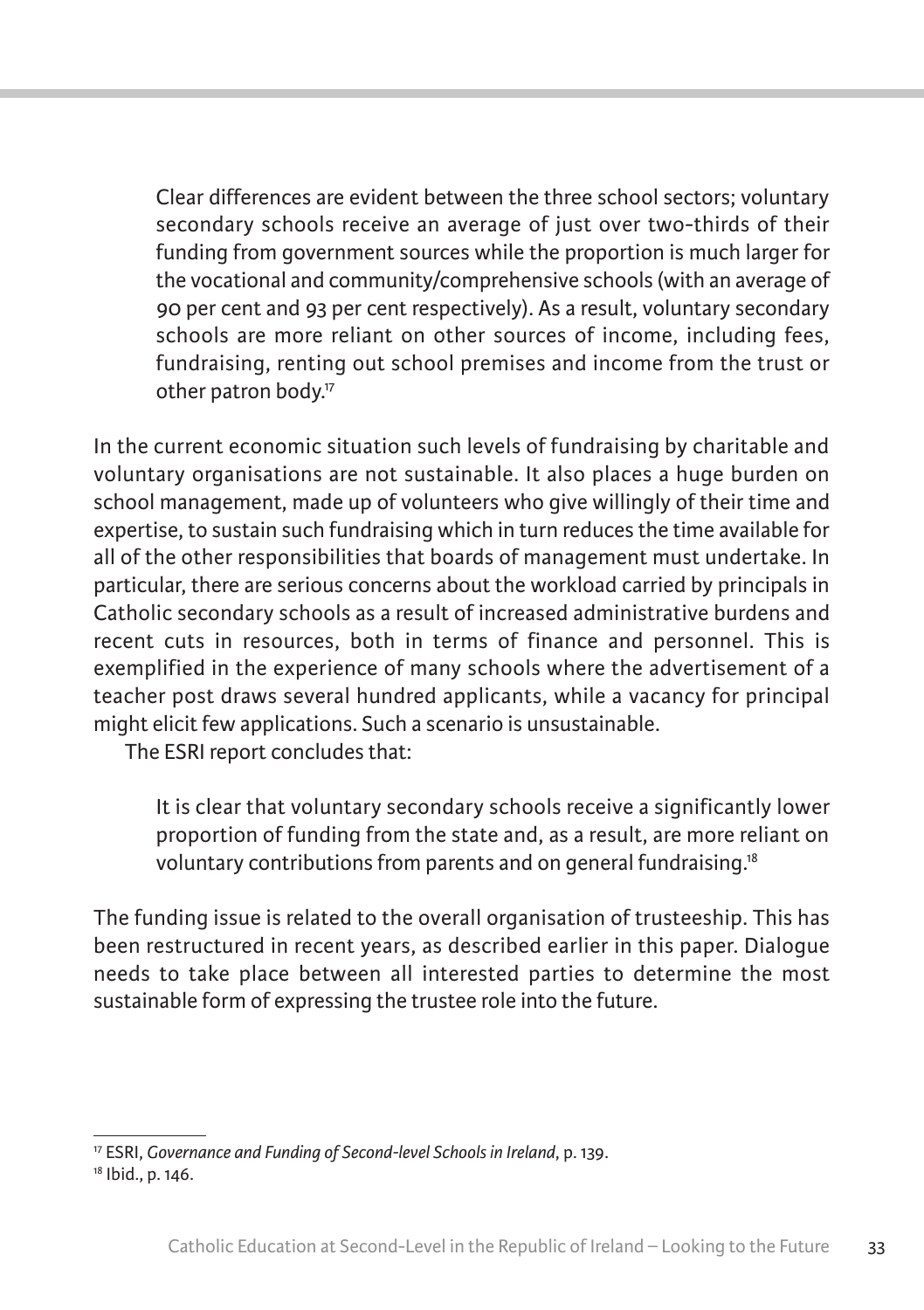CSP is committed to working with all of the partners in Catholic schools and the broader post-primary sector in order to deal with some of the substantive issues raised in this paper. The principle of subsidiarity will quide this process. This means that issues should be dealt with at local level while central structures have a subsidiary function, performing only those tasks which cannot be undertaken effectively at a more immediate or local level. in particular, the following issues will be addressed:

- 1. voluntary schools will be provided with a process to facilitate them in reflecting on their ethos through reimagining their founding intention. This will be done in the context of the trust/congregation/diocese which oversees the school.
- 2. CSP will publish a user-friendly pamphlet on frequently asked questions concerning Catholic voluntary secondary schools.
- 3. CSP, in co-operation with ATCS and AMCSS, will identify pilot areas where Catholic secondary schools will be invited to create a local forum that addresses common issues.
- 4. CSP will participate with all relevant stakeholders in a strategic review of the structure of Catholic patronage/trusteeship/management at second level.
- 5. the relationship of the voluntary sector with the state needs to be clarified. This should take account of the importance of the voluntary sector in the provision of second-level education and the fact that there are multiple Catholic and other voluntary patrons of schools.
- 6. CSP will continue to support patrons and bishops in their roles vis-à-vis ETB and community/comprehensive schools.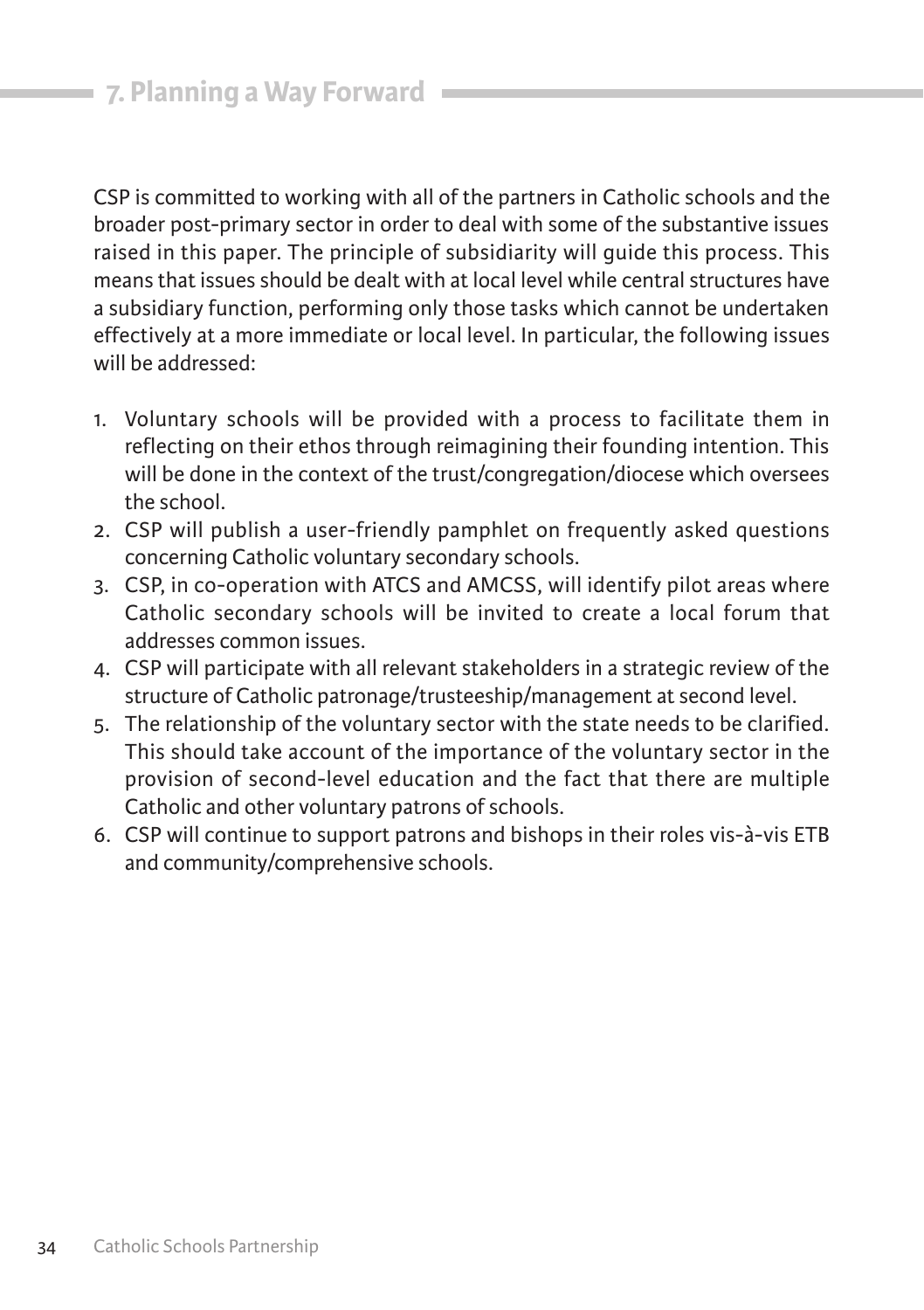it is undoubtedly true to say that Catholic education is more than schooling. Rooted in an understanding of the human person as a child of God, redeemed by Christ and destined to share in god's own life forever, it is a lifelong process of human growth and development in response to God's call. It begins in the home, continues in the school and matures through involvement with the Christian community in the parish. These three dimensions of home, school and parish must work together if Catholic education is to truly attain its goal of forming mature human persons in the image and likeness of Christ. but schools remain critically important. the Church continues to be involved in education as it forms a central part of its mission and because there are parents who wish to have their children educated in a context that respects both faith and reason. We hope that those educated in such a context will be able to make a dynamic contribution to our democratic society, to the life of the Church and to the dialogue of faith and culture.

Christian faith is always lived in particular cultures. the dialogue between faith and culture takes place in the heart and mind of the individual believer, in families, in parish communities and, not least, in schools and colleges. Catholic schools and colleges stand as a reminder that the Christian faith is not a private, irrational commitment embraced by individuals but it comprises a philosophically justified act of faith in a transcendent, personal god and an intelligent and reasonable response to what was revealed in the life of Jesus Christ. furthermore, they give expression to the public dimension of Christian faith in their commitment to social solidarity, outreach to those in need and promotion of the common good. There will always be a certain tension between religious faith and culture: some people reduce culture to religious faith and so withdraw into a fundamentalist ghetto where everything outside is seen as a threat; others empty culture of all religious reference so that religious belief amounts to nothing more than personal whim and traditional superstition. A true dialogue between faith and culture allows one to inform the other and calls individuals, families, communities, and indeed, our schools and colleges, to an ever greater commitment to human maturity.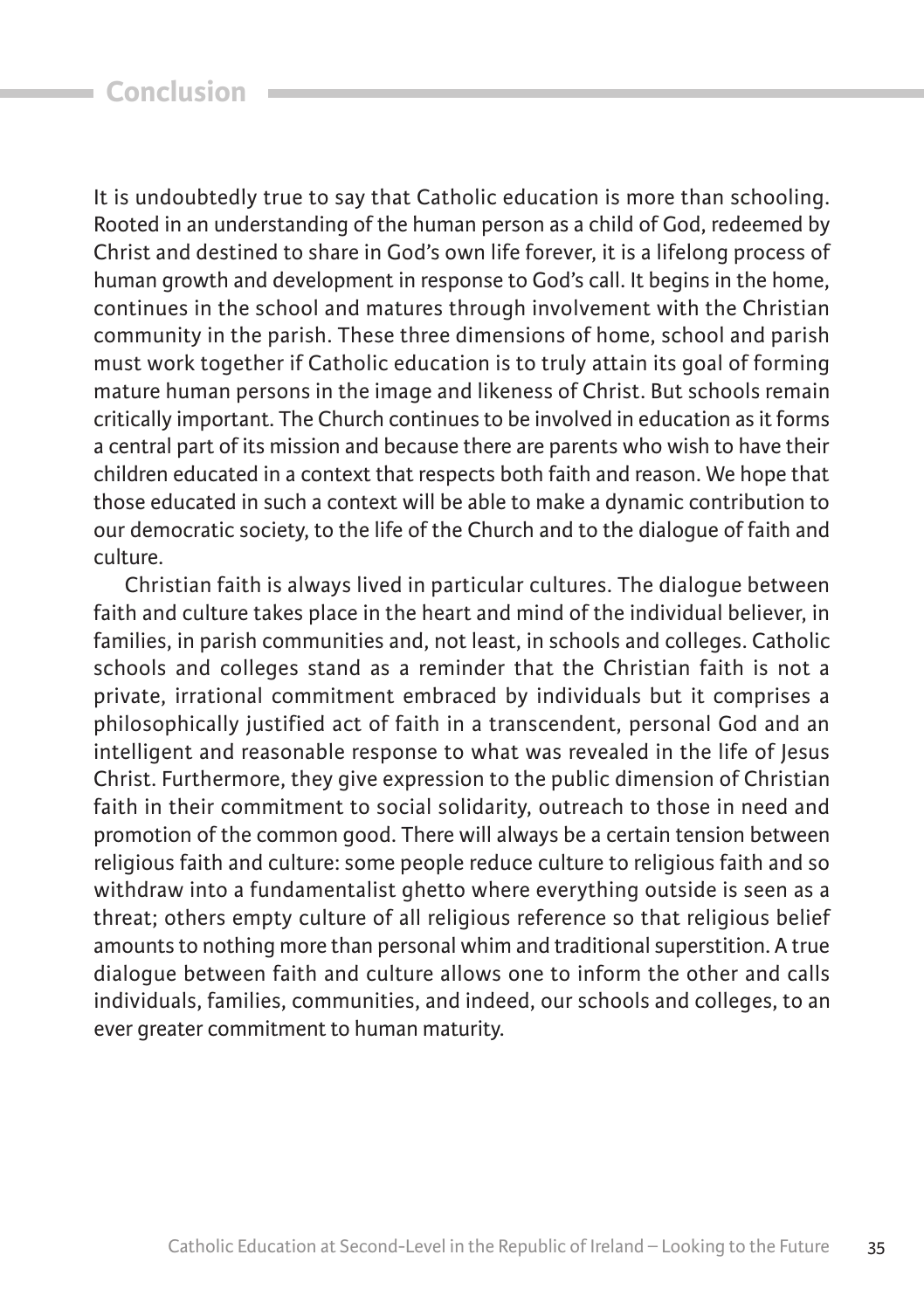There are 95 such schools  $-81$  community and 14 comprehensive. The majority of them were formed by the amalgamation of secondary and ETB schools. In the case of community schools there is a deed of trust which requires the co-trustees or co-patrons (the local ETB and one or more Catholic patrons) to run a school that serves the whole community, where Religious Education is provided for all students in accord with their religious tradition, and a chaplain is employed *ex quota*.

Comprehensive schools have a very complicated history. There is no deed of trust and each school evolved differently. those with Catholic patrons tend to mirror the structure of community schools; those with Protestant patrons are clearly understood to be denominational schools.

In looking to the future of community schools there are many concerns that must be addressed. in the 81 schools there are 52 Catholic trustees/patrons (18 bishops and 34 religious congregations). Thirty of these 52 Catholic trustees/patrons have an interest in just one school. The question obviously arises concerning the organisation of this Catholic trustee/patronage role into the future. One possible way forward would be the transfer of the trustee role from religious congregations to dioceses and/or to the trusts established in recent years. This has been raised for discussion at meetings of the National Trustee Forum (a forum established to bring the trustees of community schools together under the auspices of the association of Community and Comprehensive Schools, aCCS). furthermore, a working group is reviewing the deed of trust in the context of legislative changes since the original deed was put in place.

it is clear that many Catholic students will receive their second-level education in community and comprehensive schools. it is therefore imperative that the future Catholic trustee/patronage structure and the review of the deed are sufficiently robust to guarantee an education for Catholic students in accord with the founding intention and original deed of trust of each of these schools. The Catholic patrons have a responsibility to draw from the rich tradition of Catholic schooling in their contribution to the developing ethos of each community school.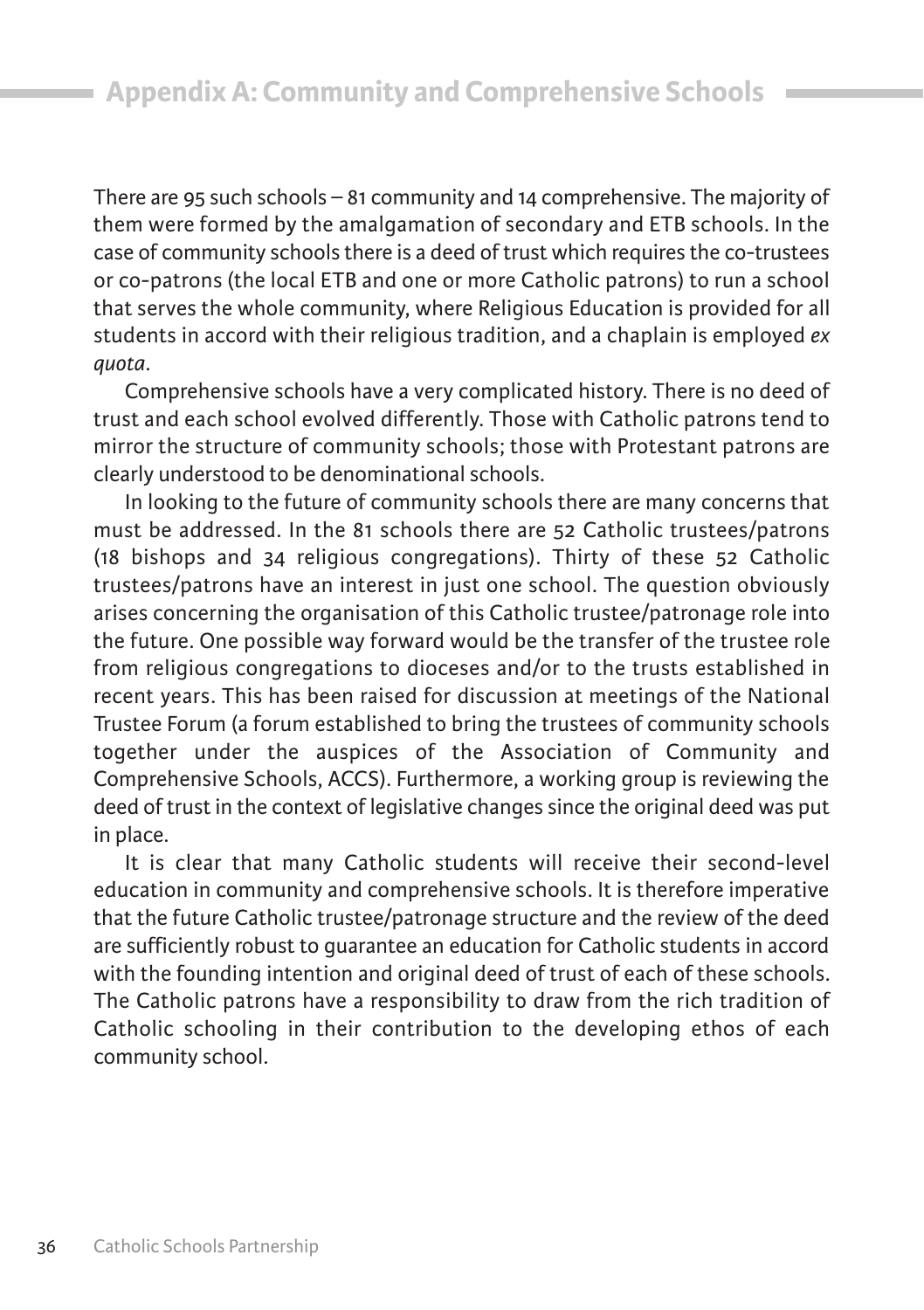education and training boards are the providers of state schools. these schools operate directly under the auspices of the local ETB. Many Catholic students attend such schools and their religious education has operated under the terms of circular 7/79, which states that it should be of the order of two hours per week.

Community colleges are established by the local ETB. They are distinguished from ETB schools through the signing of a model agreement with the local Catholic bishop and/or a religious congregation. The agreement confirms that the Catholic body will be involved in the organisation and management of the community college. it mirrors many of the articles of a deed of trust in community schools regarding Religious Education and the appointment of a chaplain. further, it states that the participation of the Catholic body will be indefinite and without interruption. In recent years, ETBs have established community colleges where no model agreement is signed. These colleges are spoken of as non-designated community colleges. As a result, it is now the norm in ETBs to speak of the original community colleges (where an agreement was signed) as designated community colleges. It seems likely that all ETB schools will in the future be called (non-designated) community colleges.

the provision of education for Catholic students in state schools has worked on a partnership basis over several generations. it is important that each diocese continues to build on this partnership approach so that Religious Education and pastoral care is provided in a meaningful way for all Catholic parents/students.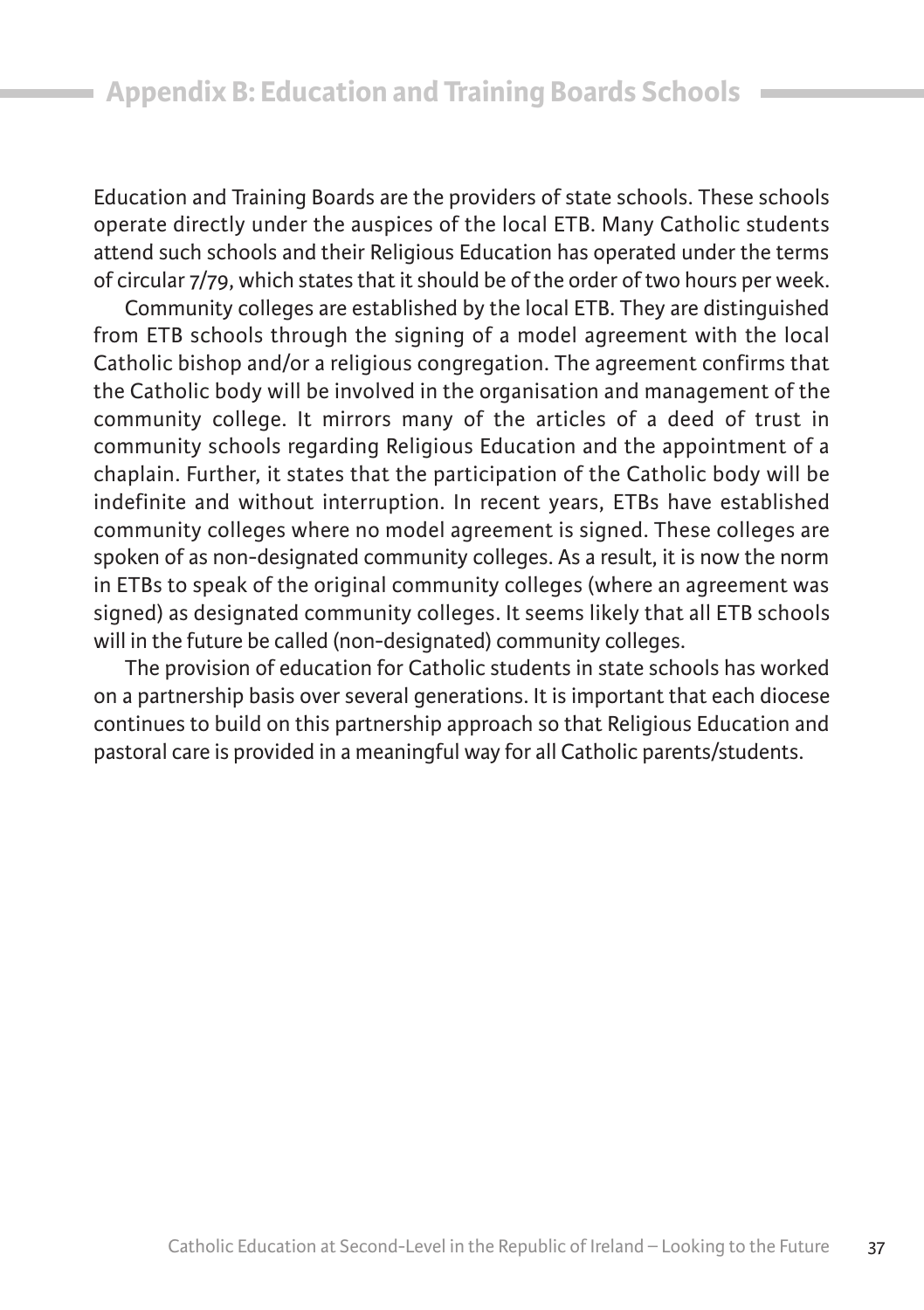This appendix provides some relevent extracts from the ESRI report, especially on the funding of the trustee/patron role in second-level schools.

There are different funding models for each of the three school types:

- 1. voluntary secondary schools receive a per capita grant based on student numbers;
- 2. The ETBs (formerly VECs) are allocated a 'block grant' and distribute funds to their schools;
- 3. Community and comprehensive schools negotiate their own individual budgets with the DES.

The ESRI findings 'indicate a disparity in the funds available to, and costs to be covered by, voluntary secondary, vocational and community/comprehensive schools:

- Insurance costs are paid centrally by VECs [now ETBs] or are covered by state indemnity in community/comprehensive schools while these are paid by individual schools in the voluntary secondary sector;
- Pay for non-teaching staff is covered by the VECs [now ETBs] while secretarial and caretaking in voluntary secondary schools are not fully covered by grants. any deficit is covered by the school;
- Survey data indicate that voluntary secondary principals are more likely than those in other sectors to spend the capitation grant on secretarial services, lighting, security and insurance than those in other sectors.' (ESRI, pp. xiii–xiv)

'Clear differences are evident between the three school sectors; voluntary secondary schools receive an average of just over two-thirds of their funding from government sources, while the proportion is much larger for the vocational and community/comprehensive schools (with an average of 90 per cent and 93 per cent respectively). As a result, voluntary secondary schools are more reliant on other sources of income, including fees, fundraising, renting out school premises and income from the trust or other patron body.' (ESRI, p. 139)

The ESRI research shows that:

- 87 per cent of voluntary schools receive parental voluntary contributions;
- 62 per cent of community/comprehensive schools receive parental voluntary contributions;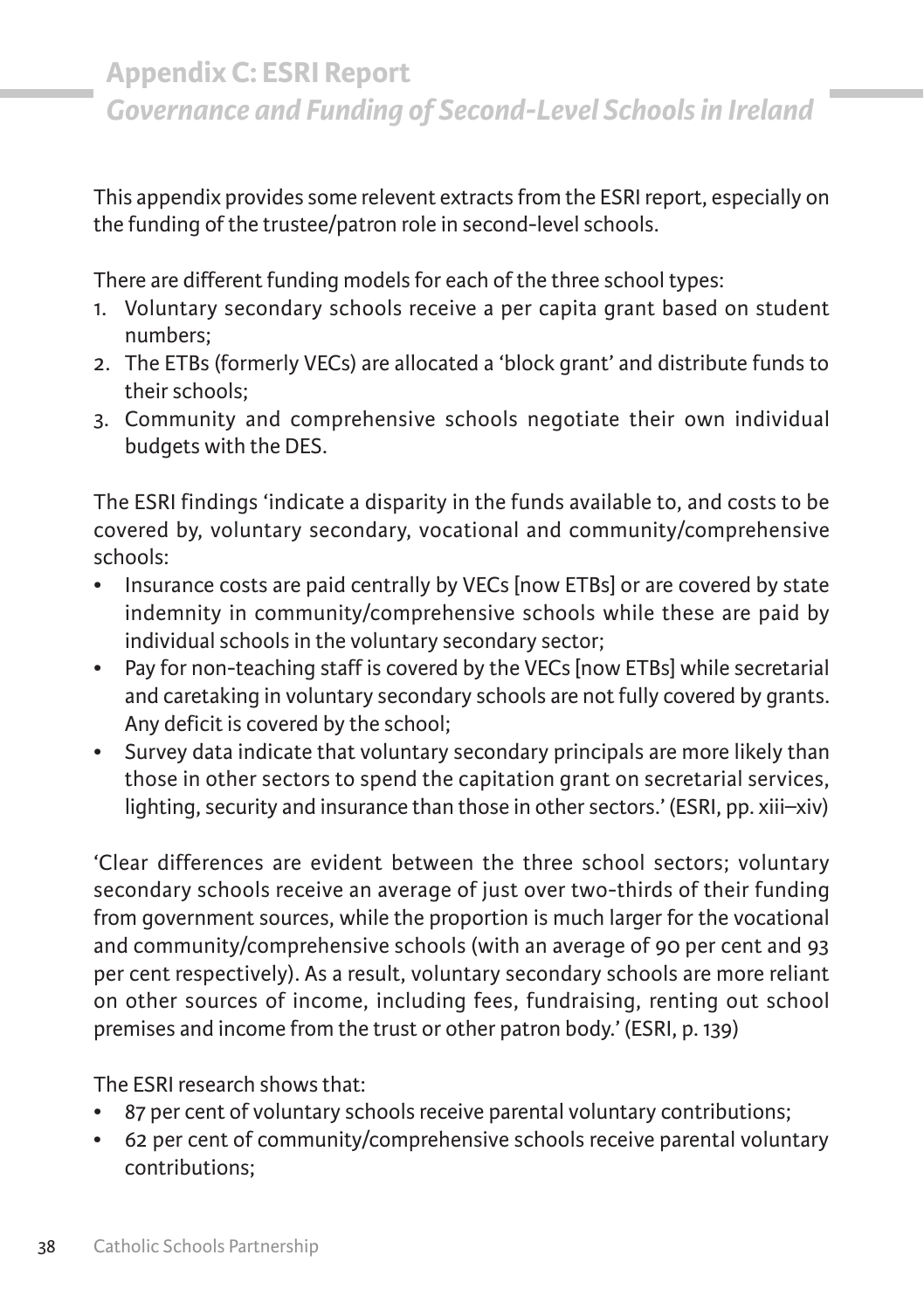• 49 per cent of vocational schools receive parental voluntary contributions. (eSri, p. xiv)

'it is clear that voluntary secondary schools receive a significantly lower proportion of funding from the state and, as a result, are more reliant on voluntary contributions from parents and on general fundraising.' (ESRI, p. 146)

'44 per cent of voluntary secondary schools were found to use parental voluntary contributions to cover the cost of secretarial services (compared with 16 per cent of vocational schools and 13 per cent of community/comprehensive schools) (see p. 146). voluntary secondary schools are also more likely than other school types to use capitation grant on security and insurance.' (ESRI, pp.  $153-4$ )

The funding of the trustee/patron function is a particular difficulty for the voluntary sector. Trustees of schools have duties which are identified in the Education Act. The trustees of any school promote and protect its ethos and philosophy. They are involved in appointing the board of management, in supporting building projects, in financial controls, in developing policies (e.g. the Admissions Policy), and in providing advice and supports to schools.

'VECs [now ETBs] combine management and trusteeship functions and, as such, receive state funding which is delivered as a block grant to VECs [now ETBs].'  $(ESRI, p. xv)$ 

'At least some elements of the trusteeship function of VECs (now ETBs) are funded through the block grant and the centralisation of specialist services and expertise at VEC level reduces the need for specialist legal and finance capacities at the school level. in contrast, the trusteeship function of voluntary secondary schools is paid for by religious orders or the Education Trust Companies, directly through providing support to schools and/or indirectly through the provision of specialist expertise on a voluntary basis.' (ESRI, pp. 156–7)

The ESRI report demonstrates that there are a number of difficulties with respect to the funding structures of second-level schools. 'This study highlights the need for greater transparency in the funding of school governance and operational costs. The findings also highlight the importance of funding for schools to be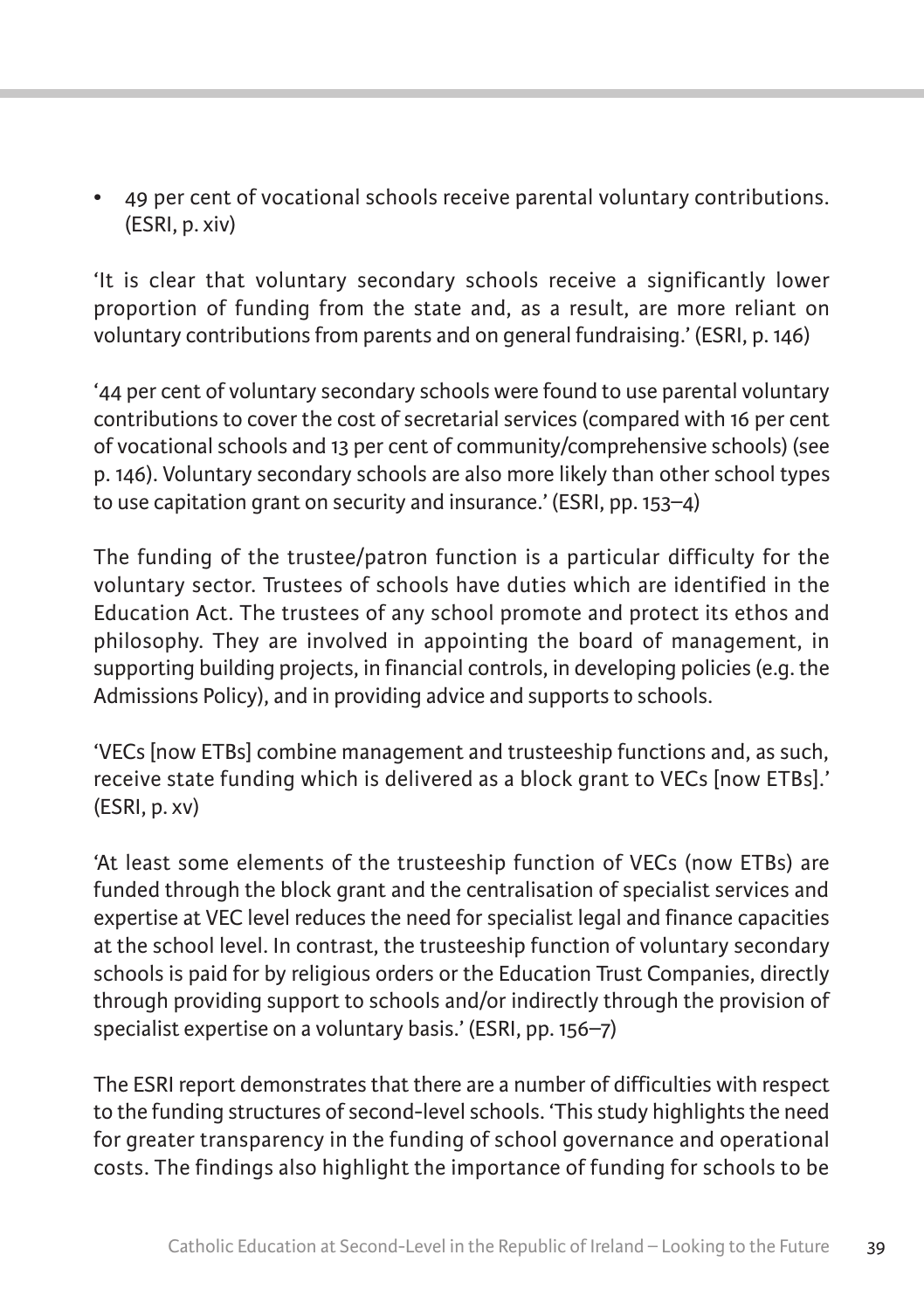equitable, reflecting variation in need rather than historical origins. The recent restructuring of VECs into Education and Training Boards may provide an opportune time to change the basis on which such information is reported and recorded, thereby making it easier to compare schools across second-level sectors.' (ESRI, pp. xiv-xv)